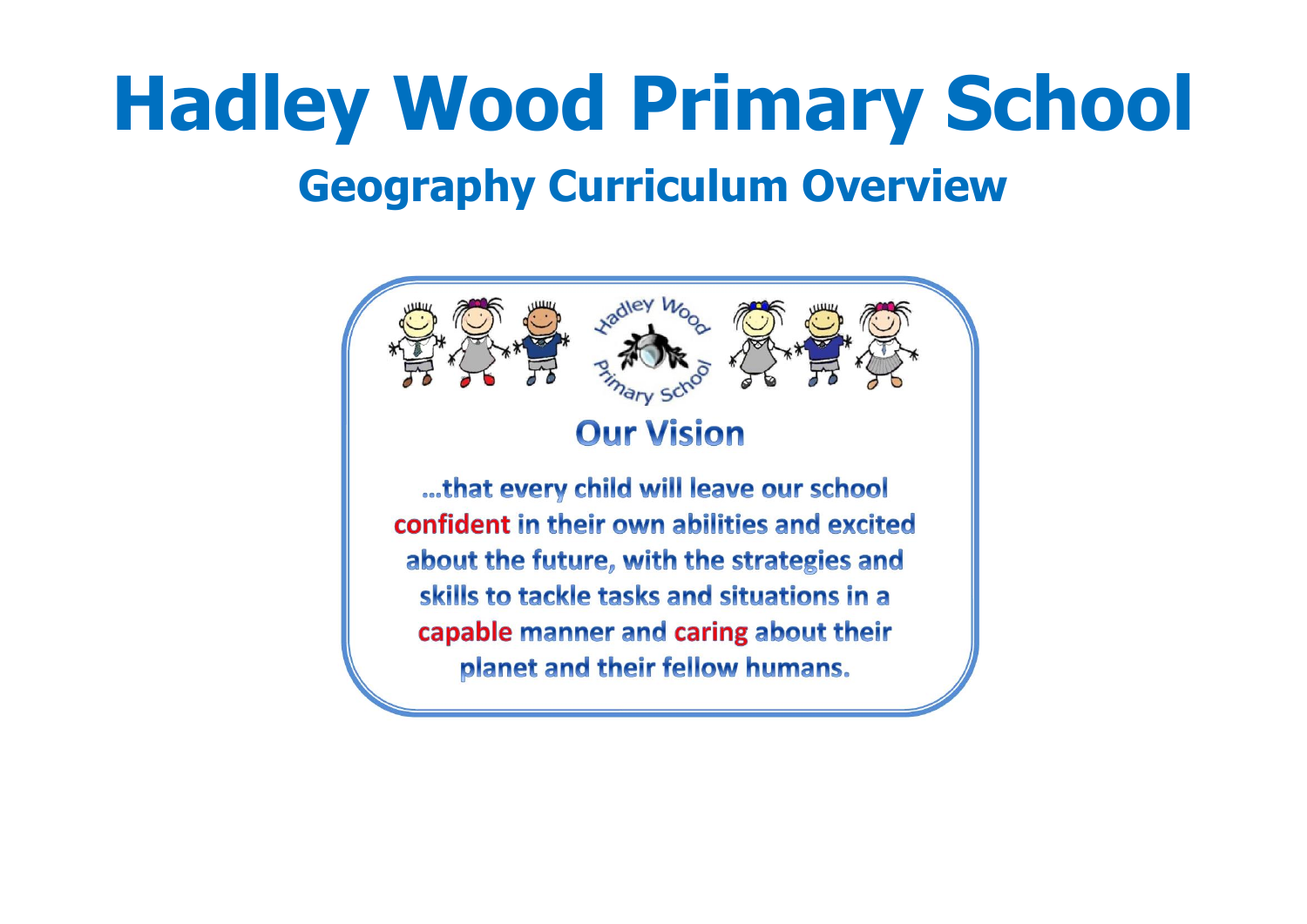#### **Curriculum Intent:**

At Hadley Wood, we aim to develop children's sense of place. We teach geography to enable children to gain knowledge and understanding of places in the world (including both political and physical geography) and to increase their knowledge of other cultures. In so doing, they learn respect and understanding of what it means to be a positive citizen in a multi-cultural country

We also teach geography so that children learn graphical skills, including how to use, draw and interpret maps and to enable children to know and understand environmental problems at a local, regional, national and global scale. Geography, when taught well, should fascinate and inspire children and nourish curiosity. Geography also deepens understanding of many contemporary challenges – climate change, food security, energy choices. As a subject, it impacts upon every aspect of our children's lives and plays a crucial role in developing caring and understanding citizens of tomorrow.

The National Curriculum sets out the core knowledge and understanding that all pupils should be expected to acquire in the course of their schooling. At Hadley Wood we believe that a core curriculum is not all that pupils should be taught. Although we follow the National Curriculum, we also go beyond what is set out. We use it as a springboard to broaden children's knowledge of the world, to understand environmental issues, and to engage them in innovative and enjoyable learning that has relevance to their lives while challenging them to think about 'real world' issues. We have chosen units, which reflect the needs of our children: units which take them beyond the local area to explore the UK and the wider world, to develop a passion for learning so that they leave us excited about geography as a subject.

Our school geography curriculum has been designed to introduce the children to the immediate world around them including our local environment in EYFS and Year 1. This is the expanded upon to include the United Kingdom as a whole. From here, children develop an understanding where the United Kingdom fits in relation to the world itself to develop a deep and meaningful understanding of place.

As a 'Values' school, we encourage children's commitment to sustainable development and an appreciation of what 'global citizenship' means. We also support the development of a variety of other skills, including those of enquiry, problem solving, computing, investigation and how to present conclusions in the most appropriate way.

#### **How we plan for and teach Geography:**

Although we make meaningful links to other curriculum areas, we believe that children should see geography as a subject in its own right. When planning our curriculum, we have thought about its distinctive character as a discipline and ensured that we have woven the concepts that are fundamental to geographical thinking into our curriculum. Skills needed to be a geographer are taught progressively. Concepts are built upon, learning is revisited and children's locational knowledge is built on year on year. Geography is taught every over three half terms ensuring that the children complete three units over a year. Teachers are clear about what they need children to learn and how this builds on prior learning using the Hadley Wood "Building Blocks" approach. We draw on the expertise of the scheme Oddizzi to ensure write our own our units that are well planned and use this resource to develop our teachers' subject knowledge.

Field work is a statutory part of the national curriculum and is undertaken on a regular basis. Our geography curriculum ensures children engage regularly with the outside world and develop skills in meaningful and current contexts. First hand experiences are really important for our children at Hadley Wood Primary School. Fieldwork ensures are children are engaging with the world around them, managing risks, navigating real landscapes and gathering data for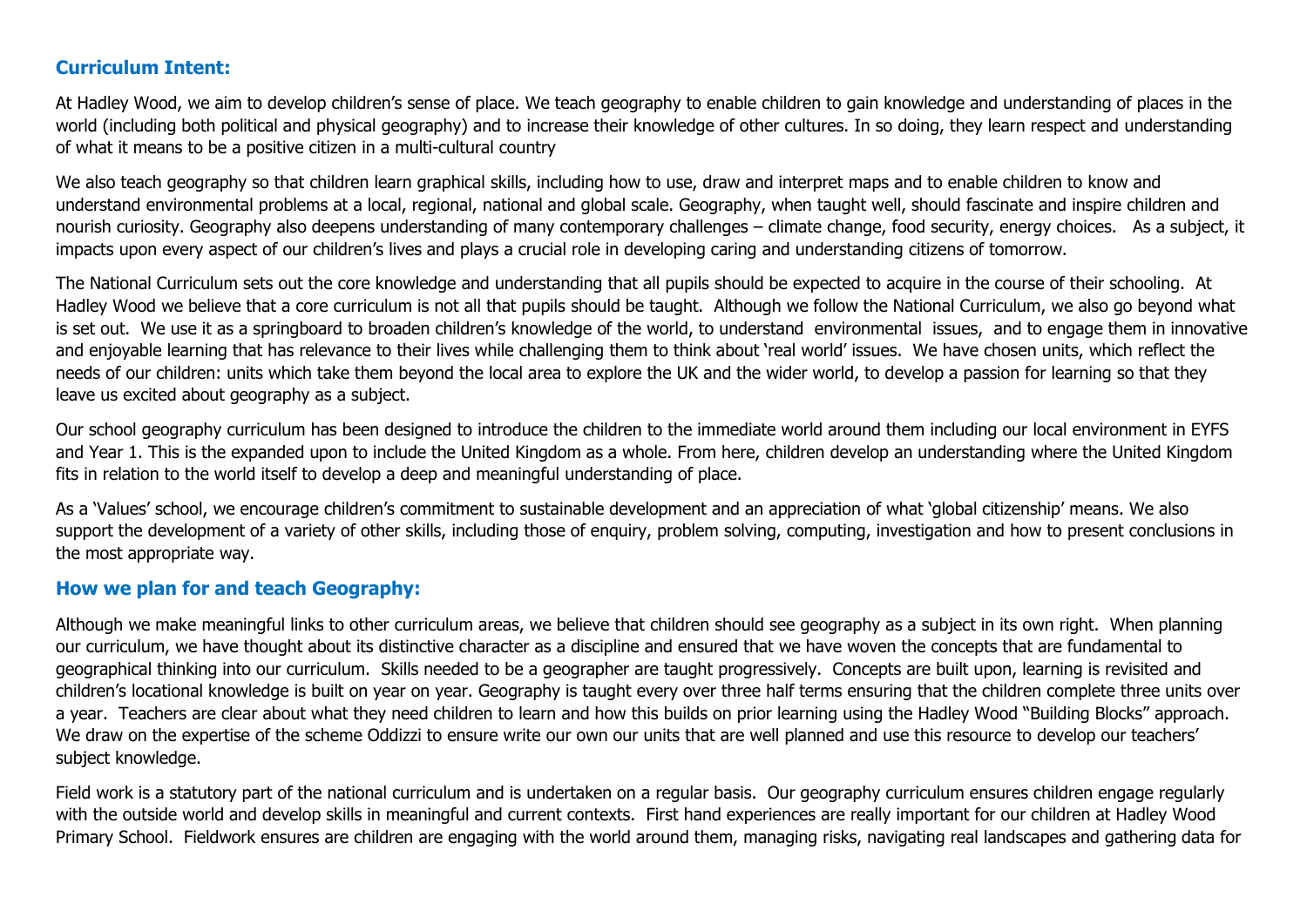real purposes. Through our geography curriculum, we have thought about key themes that run through units. These include sustainability, connectivity and community. These are revisited over time and add to the cohesiveness of our curriculum and support our children with being confident, capable and caring citizens.

To further enhance our geography curriculum we provide all pupils with access to Forest School, enabling pupils to develop resilience and a questioning mindset about nature around them. As a school we are lucky to have access to the Hadley Wood Association woodland and wild meadow to further enrich pupil's geographical experiences in our local area.

#### **What you will see in our Geography lessons:**

- 1. Every lesson is carefully planned around **an enquiry question for children to answer**. By ensuring that these questions spark children's enquiry and **curiosity,** children are engaged in their learning and want to find out the answer. Lessons are purposeful and result in children gaining a new understanding of the world around them.
- 2. In each lesson the **learning objective** is designed so that children have a powerful understanding of the skills and understanding they are developing in the lesson. **Success criteria** define the features of the learning intention in the context of the activity so that children can identify what they are aiming for and how well they are doing.
- 3. Learning is effectively sequenced by sharing prior learning **'building blocks'** at the start of each lesson/topic/new concept. We recognise that children are more likely to retain new learning if it connected to prior understanding. Building blocks help pupils of all levels to connect new learning with existing concepts and promote **independence.**
- 4. Teachers start each lesson with a **discursive statement** to engage pupils and draw links between prior and new learning. Different levels of challenge and **'what if'** challenges help to ensure our children have high aspirations of themselves and strive to be the best they can be.
- 5. Teachers skillfully use the **'Deliberate Mistake'** approach to learning to build pupil **resilience** to failure alongside their ability to work independently to problem solve. This embeds the concept that making mistakes is integral to the learning process.

| <b>Development matters</b> |                            |           |                                                                                                                                                                                                                                                                                            | <b>Curriculum provision</b>                                                                                                                                                                                                               | <b>Contribution on wider Geography</b><br>knowledge and what later content<br>this prepares for                                                                                                                                                                                                                                                                                                                                          |
|----------------------------|----------------------------|-----------|--------------------------------------------------------------------------------------------------------------------------------------------------------------------------------------------------------------------------------------------------------------------------------------------|-------------------------------------------------------------------------------------------------------------------------------------------------------------------------------------------------------------------------------------------|------------------------------------------------------------------------------------------------------------------------------------------------------------------------------------------------------------------------------------------------------------------------------------------------------------------------------------------------------------------------------------------------------------------------------------------|
| Age 3-4                    | Understanding<br>the World | The World | Use all their senses in<br>hands on exploration<br>of natural materials.<br>Begin to understand<br>the need to respect<br>and care for the<br>natural environment<br>and all living things.<br>Know that there are<br>different countries in<br>the work and talk<br>about the differences | Explore the similarities and differences in<br>relation to food. Make porridge and melt<br>chocolate, discussing textures and<br>changes.<br>Provide opportunities for children to look<br>at icicles and discuss how they are<br>formed. | Understanding of the World provides<br>the basis for pupils understanding of<br>geography, for example learning about<br>our school environment, supports the<br>Year 1 geography unit about "What<br>Makes my Area Unique," in Year 4<br>and Year 6. Pupils are given the<br>opportunities to draw comparisons,<br>search for patterns, note change and<br>look for similarities. These fundamental<br>skills are echoed throughout our |

### **Geography Long Term Overview: EYFS – Year 6**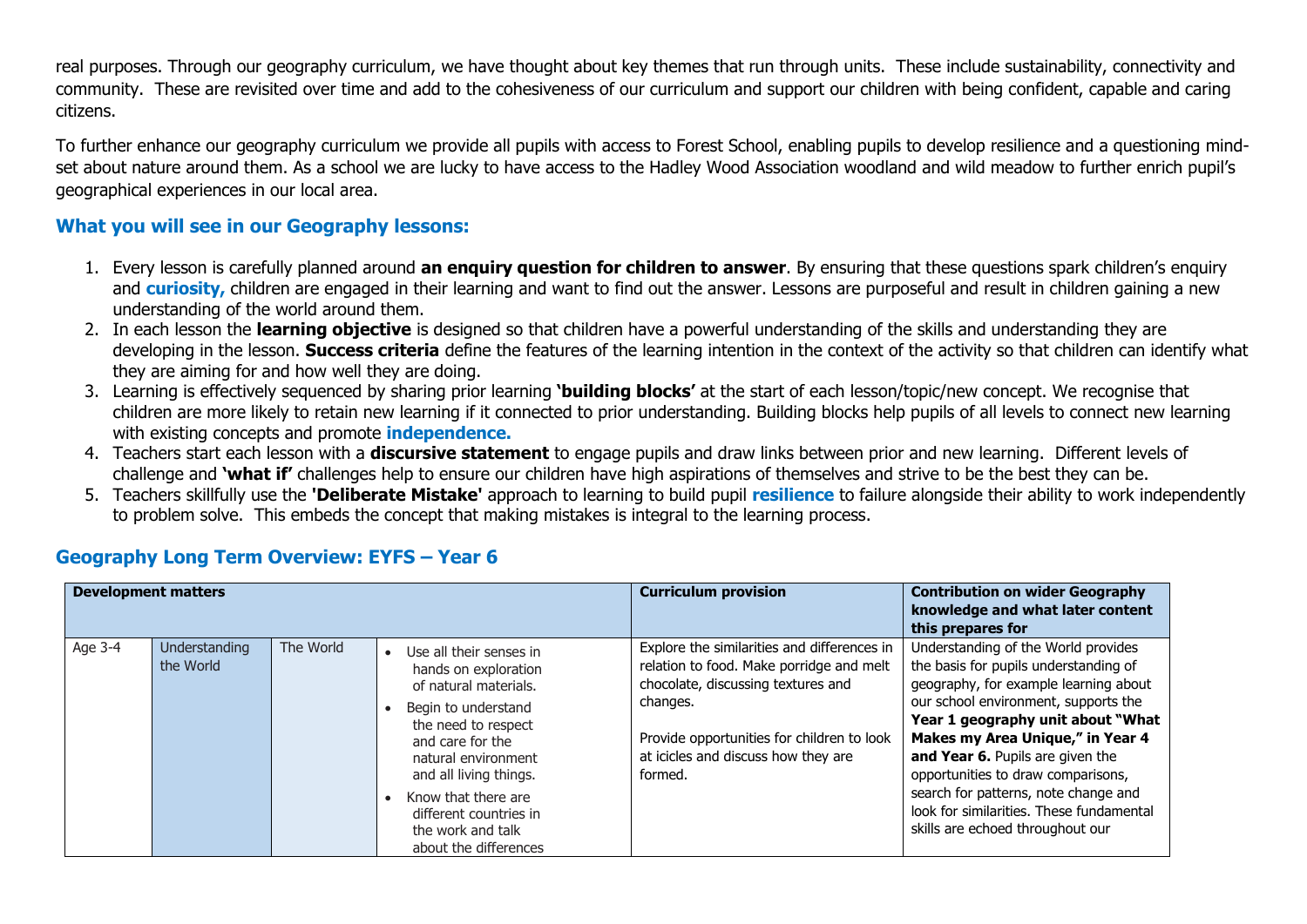|            |                            | <b>Mathematics</b>                           | they have experienced<br>or seen in photo<br>Understand position<br>$\bullet$<br>through words alone.<br>For example, "The bag<br>is under the table," $-$<br>with no pointing.<br>Describe a familiar route.<br>Discuss routes and locations, using<br>words like 'in front of' and<br>'behind'.                                                                                                                                                                                                                                                                                     | Plant cress seeds and have discussions<br>about the changes occurring and how<br>we can influence them.<br>Make observations of our caterpillars<br>through drawings and photographs to<br>document their life cycles.<br>When children join the setting allow<br>them to explore the school in small<br>groups and record their observations<br>through drawings and maps.                                                                                                                                                           | geography curriculum and provide the<br>building blocks for children's nature<br>curiosity. Reading maps and creating<br>their own is a running theme through<br>each year groups geography e.g. in<br>Year 2 when learning about the 7<br>continents and 5 oceans. Our<br>geography curriculum is designed to<br>embed our school values throughout,<br>"Confident, capable and caring,"<br>allowing for pupils to become future<br>geographers and care for environment |
|------------|----------------------------|----------------------------------------------|---------------------------------------------------------------------------------------------------------------------------------------------------------------------------------------------------------------------------------------------------------------------------------------------------------------------------------------------------------------------------------------------------------------------------------------------------------------------------------------------------------------------------------------------------------------------------------------|---------------------------------------------------------------------------------------------------------------------------------------------------------------------------------------------------------------------------------------------------------------------------------------------------------------------------------------------------------------------------------------------------------------------------------------------------------------------------------------------------------------------------------------|---------------------------------------------------------------------------------------------------------------------------------------------------------------------------------------------------------------------------------------------------------------------------------------------------------------------------------------------------------------------------------------------------------------------------------------------------------------------------|
| Reception  | Understanding<br>the World | The World                                    | To look closely at similarities,<br>$\bullet$<br>differences, patterns and change.<br>Draw information from a simple<br>$\bullet$<br>map.<br>Recognise some similarities and<br>$\bullet$<br>differences between life in this<br>country and life in other countries<br>Explore the natural world around<br>$\bullet$<br>them.<br>Describe what they see, hear and<br>feel whilst outside.<br>Recognise some environments<br>that are different from the one in<br>which they live.<br>Understand the effect of<br>$\bullet$<br>changing seasons on the natural<br>world around them. | During our People Who Help Us topic<br>discuss the different roles people have in<br>society and how their occupations<br>support our local area.<br>Provide opportunities and activities for<br>children to discuss the significant events<br>in the lives of themselves and others<br>through looking at artifacts, cooking,<br>listening to stories and participating in<br>role play.<br>Provide opportunities for children to<br>compare and describe different<br>environments through stories, non-<br>fiction texts and maps. | around us e.g. Year 5 learn about<br>preserving biomes, Year 4 learn<br>about deforestation and Year 6<br>consider the importance of<br>choosing ethically, learning about<br>Fair Trade. All of which is underpinned<br>by the learning which is started from<br>Reception.                                                                                                                                                                                              |
| <b>ELG</b> | Understanding<br>the World | People,<br>Culture and<br><b>Communities</b> | Describe their immediate<br>$\bullet$<br>environment using knowledge<br>from observation, discussion,<br>stories, non-fiction texts and<br>maps.<br>Know some similarities and<br>differences between different<br>religious and cultural<br>communities in this country,<br>drawing on their experiences and<br>what has been read in class.<br>Explain some similarities and<br>$\bullet$<br>differences between life in this<br>country and life in other<br>countries, drawing on knowledge                                                                                       | Apply our knowledge of floating and<br>sinking to create ice models, dropping<br>different items into water.<br>Make observations of changes in the<br>world around us. Take photos and<br>observational drawings during our<br>Autumn walk. This will be continued<br>throughout the year as seasons change.                                                                                                                                                                                                                         |                                                                                                                                                                                                                                                                                                                                                                                                                                                                           |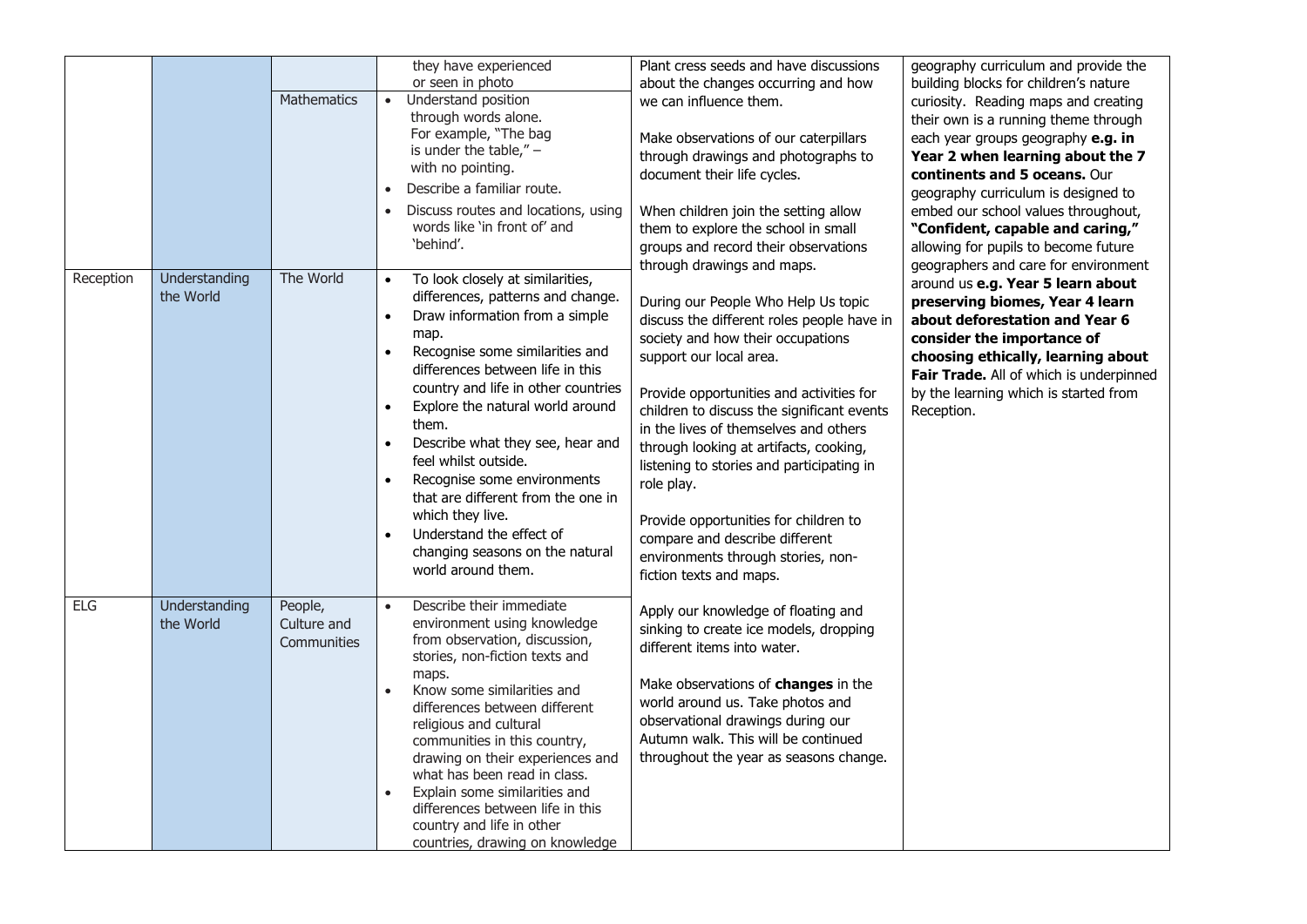|                      | from stories, non-fiction texts and<br>(when appropriate) maps.                                                                                                                                                                                                                                                                                                                                                    |
|----------------------|--------------------------------------------------------------------------------------------------------------------------------------------------------------------------------------------------------------------------------------------------------------------------------------------------------------------------------------------------------------------------------------------------------------------|
| The Natural<br>World | Explore the natural world around<br>$\bullet$<br>them, making observations and<br>drawing pictures of animals and<br>plants.<br>Know some similarities and<br>differences between the natural<br>world around them and<br>contrasting environments,<br>drawing on their experiences and<br>what has been read in class.<br>Understand some important<br>processes and changes in the<br>natural world around them, |
|                      | including the seasons and<br>changing states of matter                                                                                                                                                                                                                                                                                                                                                             |

| Year 1          | <b>Substantive Knowledge Content</b>    | Recurring themes, ideas and language                                                                      | <b>Contribution on wider Geography knowledge</b>      |
|-----------------|-----------------------------------------|-----------------------------------------------------------------------------------------------------------|-------------------------------------------------------|
|                 | based around a Big Question             |                                                                                                           | and what later content this prepares for              |
| <b>Autumn 2</b> | What makes my local area unique?        | Pupils will acquire initial knowledge of human and                                                        | Pupils build on their knowledge of the school setting |
|                 |                                         | physical features as well as rural and urban                                                              | from Reception, to develop their understanding of     |
|                 | Rural and urban areas                   | settings local to them and the type of settlement                                                         | Geography on a local level.                           |
|                 |                                         | they live in. They will have the opportunity develop                                                      | Through Year 1 pupils begin to understand direction   |
|                 |                                         | fieldwork skills to use this knowledge to explore the                                                     | and location. This prepares pupils well for their     |
|                 | Features of the school ground and local | school grounds and surrounding area. Pupils will                                                          | next unit where they study London as a capital        |
|                 | area                                    | communicate a range of data collated by creating their                                                    | city, and go on to explore both human and             |
|                 |                                         | own maps of the school environment using                                                                  | physical features.                                    |
|                 | Symbols on an ordinance survey map      | directional knowledge (North, South, East and                                                             |                                                       |
|                 |                                         | West). Pupils develop their understanding of using                                                        |                                                       |
|                 | Create a map of the local area          | different types of maps such as 'aerial maps' of the                                                      |                                                       |
|                 |                                         | local area. They begin to understand how different                                                        |                                                       |
|                 |                                         | maps can convey varied amounts of information. They                                                       |                                                       |
|                 |                                         | will learn about the symbols used on an Ordinance<br>Survey map and use this to further develop their map |                                                       |
|                 |                                         | skills. Pupils use fieldwork to consolidate knowledge of                                                  |                                                       |
|                 |                                         | the locations of 'physical features' in our local area.                                                   |                                                       |
|                 |                                         |                                                                                                           |                                                       |
|                 |                                         | National curriculum:                                                                                      |                                                       |
|                 |                                         | >use aerial photographs and plan perspectives to                                                          |                                                       |
|                 |                                         | recognise landmarks and basic human and physical                                                          |                                                       |
|                 |                                         | features; devise a simple map; and use and construct                                                      |                                                       |
|                 |                                         | basic symbols in a key                                                                                    |                                                       |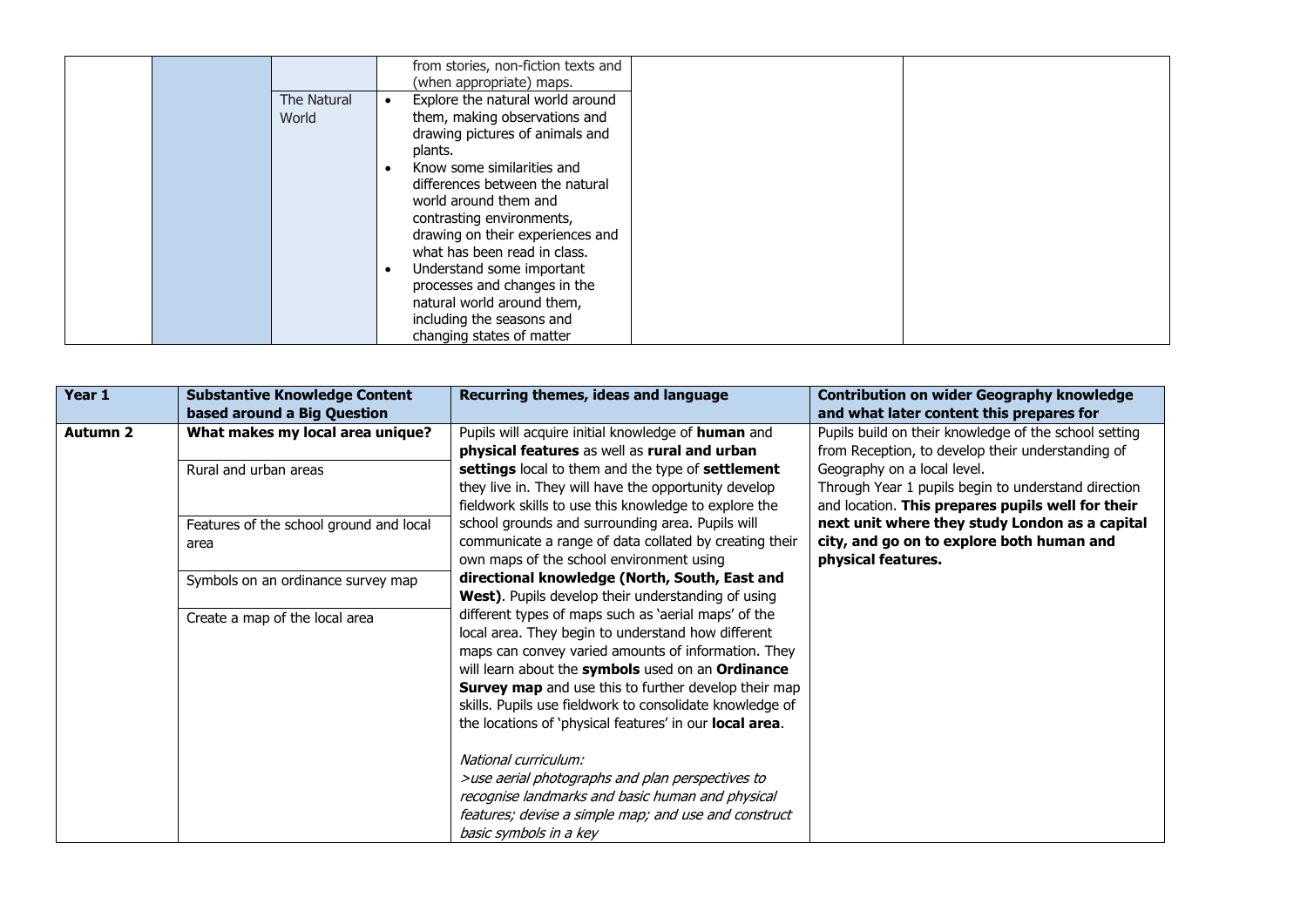|                 |                                            | > use simple fieldwork and observational skills to study                                                      |                                                                                                 |
|-----------------|--------------------------------------------|---------------------------------------------------------------------------------------------------------------|-------------------------------------------------------------------------------------------------|
|                 |                                            | the geography of their school and its grounds and the                                                         |                                                                                                 |
|                 |                                            | key human and physical features of its surrounding<br>environment.                                            |                                                                                                 |
|                 |                                            | > use simple compass directions (North, South, East                                                           |                                                                                                 |
|                 |                                            | and West) and locational and directional language [for                                                        |                                                                                                 |
|                 |                                            | example, near and far; left and right], to describe the                                                       |                                                                                                 |
|                 |                                            | location of features and routes on a map                                                                      |                                                                                                 |
| <b>Spring 2</b> | What is special about the UK and           | Pupils learn to identify and locate the 4 countries of                                                        | This unit prepares pupils to understand the difference                                          |
|                 | London?                                    | the UK, the capital cities and the surrounding                                                                | between human and physical features within                                                      |
|                 |                                            | seas. They also have the opportunity to locate where                                                          | Geography, which is a theme echoed throughout the                                               |
|                 |                                            | they live on a map within this context. Pupils develop                                                        | Geography curriculum in all topics. Pupils begin to                                             |
|                 | Four countries, seas and capital cities of | an understanding of human and physical features                                                               | understand the make-up of the UK, the surrounding                                               |
|                 | the UK                                     | and use different types of maps such as 'aerial maps'                                                         | seas and the capitals, which helps develop an                                                   |
|                 |                                            | to explore the countries and capital cities within the                                                        | understanding of locational knowledge in preparation                                            |
|                 |                                            | UK. Pupils look at the main features and landmarks of                                                         | for learning about the geography of the world on a                                              |
|                 | Use aerial photos to locate human and      | the capital cities and consider how the physical                                                              | wider scale e.g. in Year 2, where pupils study the                                              |
|                 | physical features of London                | geography has an impact e.g. What if London wasn't                                                            | continents and oceans. This unit sets the                                                       |
|                 |                                            | on the River Thames. Pupils consolidate this                                                                  | context of our Geography curriculum where we                                                    |
|                 |                                            | knowledge by visiting London and viewing the different                                                        | start off with our learning being local and                                                     |
|                 | Fieldwork of London landmarks              | London landmarks and considering how the human                                                                | reaching out to the wider world through the                                                     |
|                 |                                            | features reflect the needs of the capital city.                                                               | units.                                                                                          |
|                 |                                            | National curriculum:                                                                                          |                                                                                                 |
|                 |                                            | >name, locate and identify characteristics of the four                                                        |                                                                                                 |
|                 |                                            | countries and capital cities of the United Kingdom and                                                        |                                                                                                 |
|                 |                                            | its surrounding seas                                                                                          |                                                                                                 |
|                 |                                            | >use world maps, atlases and globes to identify the                                                           |                                                                                                 |
|                 |                                            | United Kingdom and its countries                                                                              |                                                                                                 |
|                 |                                            | >use basic geographical vocabulary to refer to: key                                                           |                                                                                                 |
|                 |                                            | physical features, including: beach, cliff, coast, forest,                                                    |                                                                                                 |
|                 |                                            | hill, mountain, sea, ocean, river, soil, valley,                                                              |                                                                                                 |
|                 |                                            | vegetation, season and weather                                                                                |                                                                                                 |
|                 |                                            | > Use basic geographical vocabulary to refer to: key                                                          |                                                                                                 |
|                 |                                            | human features, including: city, town, village, factory,                                                      |                                                                                                 |
|                 |                                            | farm, house, office, port, harbour and shop                                                                   |                                                                                                 |
| <b>Summer 2</b> | How does the weather affect                | Pupils develop confidence with ordering the months                                                            | Throughout KS1, pupils build their knowledge of                                                 |
|                 | different jobs?                            | of the year and seasons, to consolidate previous                                                              | seasonal change not only in geography but in science.                                           |
|                 |                                            | learning. Pupils develop their concept of 'seasonal                                                           | They explore using maps and continue to build on                                                |
|                 | Seasonal and daily weather patterns in     | changes', considering similarities and differences                                                            | these skills in Spring 2 when aerial maps of the local                                          |
|                 | the United Kingdom                         | between the seasons. Pupils will read reports and use<br>maps to support their knowledge of weather patterns. | area are used. In Year 2, pupils continue to build<br>their map reading skills and knowledge of |
|                 |                                            | Pupils will consider how clothing choices are made in                                                         | simple compass directions, whilst using atlases                                                 |
|                 | Effects of weather on jobs and clothes     | relation to seasonal changes and what an appropriate                                                          | and locating the UK on the globe, as well as                                                    |
|                 |                                            |                                                                                                               |                                                                                                 |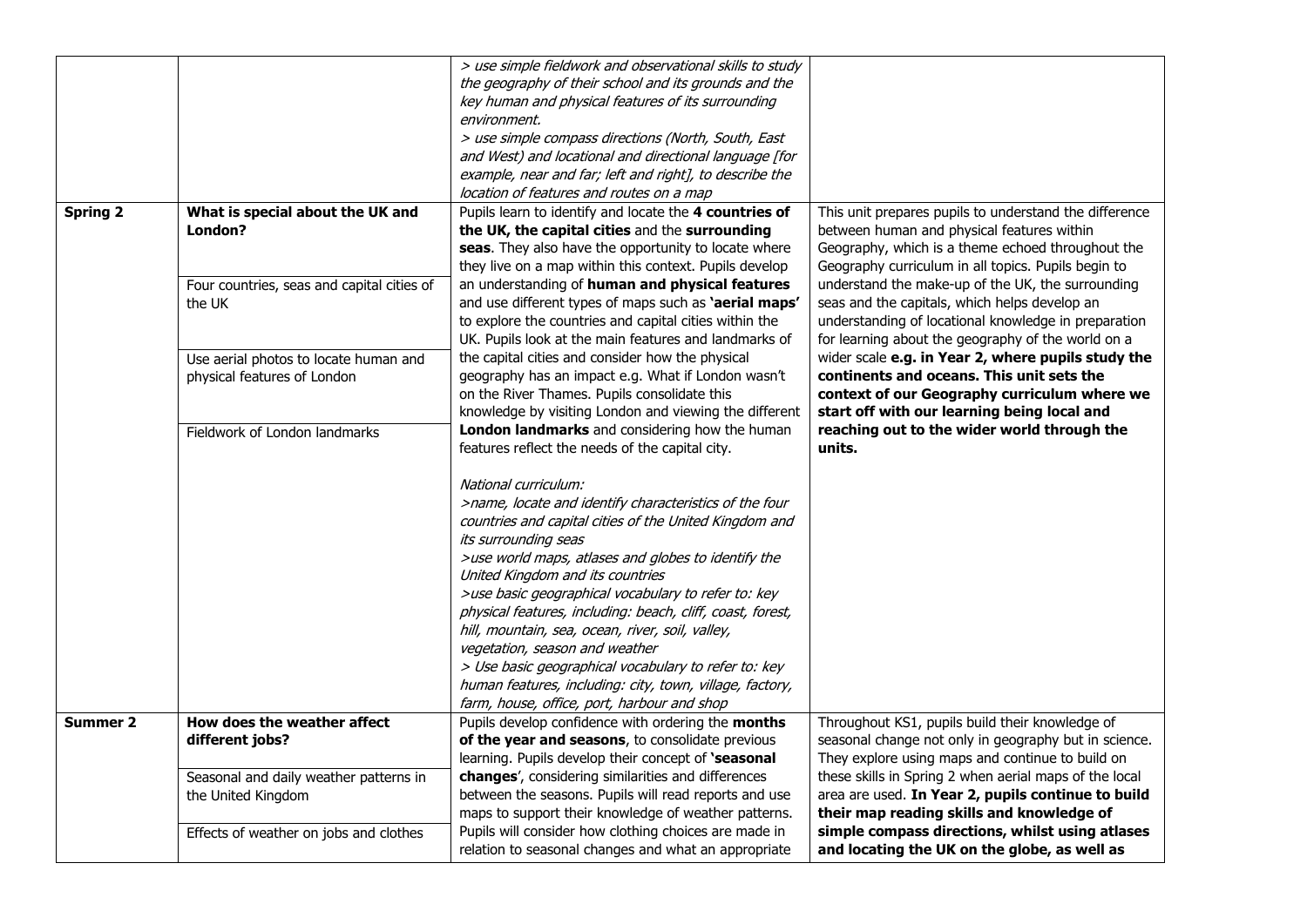|                   | Location of hot and cold areas of the<br>world in relation to the Equator and the<br>North and South Poles<br>Geographical similarities and differences<br>between UK and Jamaica                                                                                      | choice is. They explore how the weather affects<br>different jobs and how the clothing worn is adapted for<br>their purpose. Pupils explore the school site,<br>considering what physical evidence reflect the season<br>and explore the local weather. They will apply this<br>knowledge by making comparisons between the UK<br>and Jamaica.<br>National curriculum:<br>> understand geographical similarities and differences<br>through studying the human and physical geography<br>of a small area of the United Kingdom, and of a small<br>area in a contrasting non-European country<br>> identify seasonal and daily weather patterns in the<br>United Kingdom and the location of hot and cold areas<br>of the world in relation to the Equator and the North<br>and South Poles                                                                                                                                                                                                                                                                                                                              | considering adaptations in animals and land<br>forms between differing hot and cold places. In<br>Year 3 pupils learn about different climate<br>zones, with a focus on weather patterns and<br>characteristics.                                                                                                                                                                                                                                                                               |
|-------------------|------------------------------------------------------------------------------------------------------------------------------------------------------------------------------------------------------------------------------------------------------------------------|-------------------------------------------------------------------------------------------------------------------------------------------------------------------------------------------------------------------------------------------------------------------------------------------------------------------------------------------------------------------------------------------------------------------------------------------------------------------------------------------------------------------------------------------------------------------------------------------------------------------------------------------------------------------------------------------------------------------------------------------------------------------------------------------------------------------------------------------------------------------------------------------------------------------------------------------------------------------------------------------------------------------------------------------------------------------------------------------------------------------------|------------------------------------------------------------------------------------------------------------------------------------------------------------------------------------------------------------------------------------------------------------------------------------------------------------------------------------------------------------------------------------------------------------------------------------------------------------------------------------------------|
| Year <sub>2</sub> | <b>Substantive Knowledge Content</b><br>based around a Big Question                                                                                                                                                                                                    | Recurring themes, ideas and language                                                                                                                                                                                                                                                                                                                                                                                                                                                                                                                                                                                                                                                                                                                                                                                                                                                                                                                                                                                                                                                                                    | <b>Contribution on wider Geography knowledge</b><br>and what later content this prepares for                                                                                                                                                                                                                                                                                                                                                                                                   |
| Autumn 2          | What does Alice Leghorn need to<br>know so that she can sail her pirate<br>ship around the world?<br>Map work to understand where the UK is<br>situated globally<br>Locate the seven continents and five<br>oceans<br>Human and physical features of the<br>continents | Pupils develop their knowledge by naming and locating<br>the world's seven continents and five oceans They<br>refine their map work skills by being able to both<br>locate them on a map, using an atlas and on a<br>globe. Pupils use directional language to describe<br>the position of each continent. Pupils have the<br>opportunity to explore the humans and physical<br>features of different countries and continents and<br>apply this knowledge in context of a particular<br>continent.<br>National curriculum:<br>>name and locate the world's seven continents and<br>five oceans<br>>use world maps, atlases and globes to identify the<br>United Kingdom and its countries, as well as the<br>countries, continents and oceans studied at this key<br>stage<br>>use simple compass directions (North, South, East<br>and West) and locational and directional language [for<br>example, near and far; left and right], to describe the<br>location of features and routes on a map<br>>use basic geographical vocabulary to refer to: key<br>physical features, including: beach, cliff, coast, forest, | Pupils use this knowledge to prepare them to<br>understand different climate zones in Year 3. They<br>continue to develop their understanding of human and<br>physical features. This unit provides preparation<br>for learning about the geography of countries<br>across the world as echoed throughout our<br>geography curriculum e.g. Year 3 climate<br>zones, Year 4 learning about the Amazon<br>Rainforest, Year 5, Europe and North America<br>and Year 6 with a focus on Fair Trade. |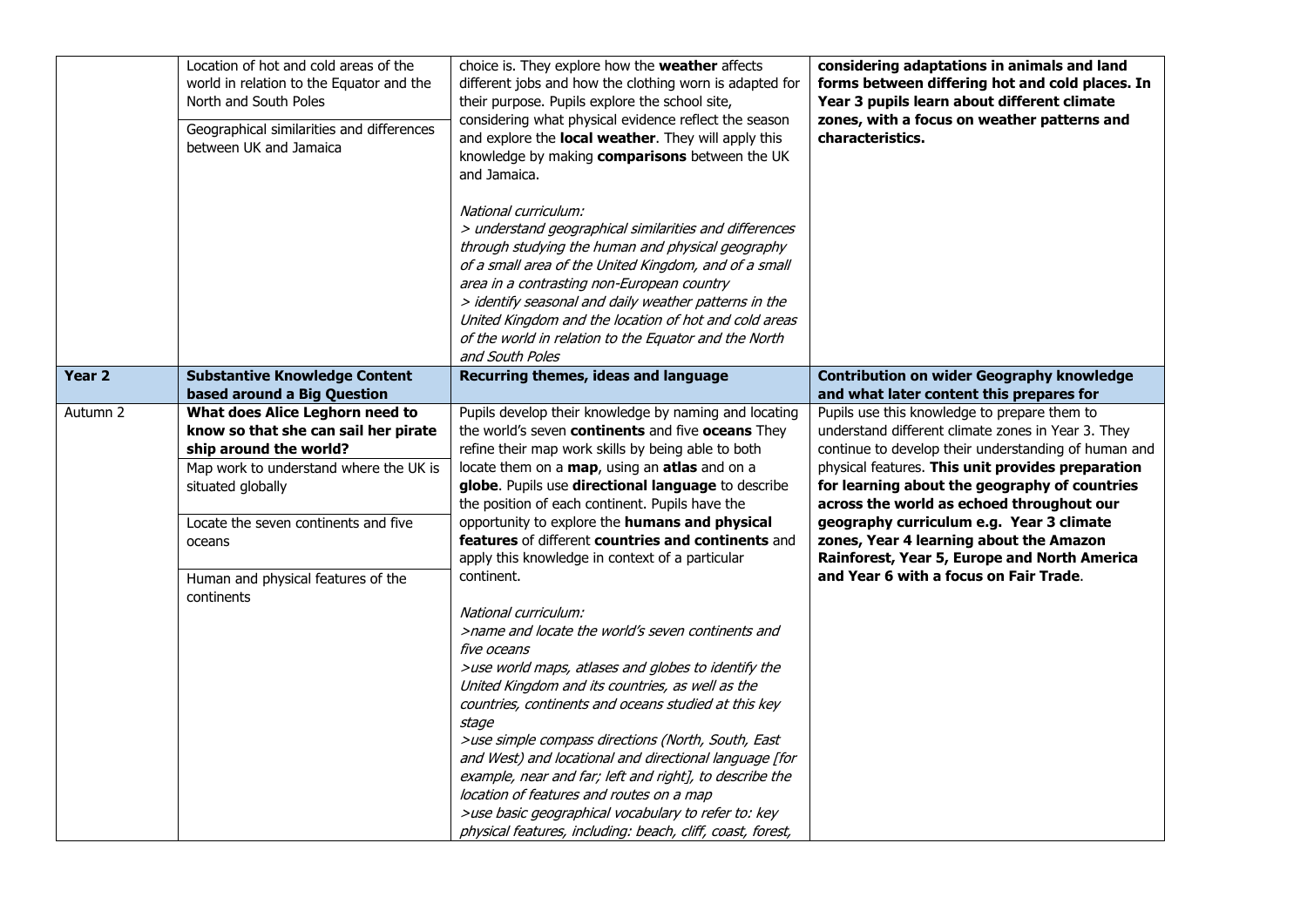|          |                                                     | hill, mountain, sea, ocean, river, soil, valley,<br>vegetation, season and weather<br>> Use basic geographical vocabulary to refer to: key<br>human features, including: city, town, village, factory,<br>farm, house, office, port, harbour and shop                                                                            |                                                                                                                                                                                                        |
|----------|-----------------------------------------------------|----------------------------------------------------------------------------------------------------------------------------------------------------------------------------------------------------------------------------------------------------------------------------------------------------------------------------------|--------------------------------------------------------------------------------------------------------------------------------------------------------------------------------------------------------|
| Spring 1 | How do hot and cold places affect<br>life?          | Pupils build knowledge and confidence using<br>geographical vocabulary. By looking at maps and<br>atlases, pupils understand weather conditions in<br>relation to the equator and hot and cold areas of                                                                                                                          | Pupils draw upon prior knowledge of weather from<br>Year 1 to support their learning about adaptation.<br>This unit ensures that pupils are prepared to<br>understand how vegetation can tell us about |
|          | Mapwork to identify hot and cold                    | the world. They explore the use sources such as<br>'maps' and 'aerial images' to develop their<br>understanding of 'keys', which supports pupils when                                                                                                                                                                            | climate zones in Year 3, biomes and the<br>climates of North America in Year 5 and how<br>land usage is affected by weather when                                                                       |
|          | Physical features of a hot and cold place           | locating hot and cold areas of the world and explore<br>how different types of weather in the UK differs from                                                                                                                                                                                                                    | learning about fair trade in Year 6.                                                                                                                                                                   |
|          | Adaptation of animals                               | other countries. Pupils use compass points as a<br>reference to describe where key places are located<br>on a 'map', for example the 'North Pole' is 'north' of                                                                                                                                                                  |                                                                                                                                                                                                        |
|          | Consider what humans need for different<br>climates | England. They will then consider how animal have<br>adapted to their weather conditions e.g. seals<br>having an additional layer of blubber, in order to<br>survive and consider the different items of clothing<br>they would pack for different climates.                                                                      |                                                                                                                                                                                                        |
|          |                                                     | National curriculum:<br>> use aerial photographs and plan perspectives to<br>recognise landmarks and basic human and physical<br>features; devise a simple map; and use and construct<br>basic symbols in a key<br>> the location of hot and cold areas of the world in<br>relation to the Equator and the North and South Poles |                                                                                                                                                                                                        |
|          |                                                     | > use world maps, atlases and globes to identify the<br>United Kingdom and its countries, as well as the<br>countries, continents and oceans studied at this key<br>stage                                                                                                                                                        |                                                                                                                                                                                                        |
| Summer 2 | How is life different in Mugurameno                 | Pupils continue to develop their understanding of                                                                                                                                                                                                                                                                                | Pupils apply their atlas and map reading skills                                                                                                                                                        |
|          | compared to the UK?                                 | physical and human geography by comparing a                                                                                                                                                                                                                                                                                      | developed in Year 2, within the Year 3 'Keeping it                                                                                                                                                     |
|          | Map work to locate Zambia and the                   | small area of the UK (London) with a contrasting non-                                                                                                                                                                                                                                                                            | Local' unit, where children have opportunities to                                                                                                                                                      |
|          | village of Mugurameno and identify                  | European country (Mugurameno in Zambia). Pupils                                                                                                                                                                                                                                                                                  | create their own maps. In Year 4, pupils look at                                                                                                                                                       |
|          | physical and human features                         | build knowledge and confidence using geographical                                                                                                                                                                                                                                                                                | the key features of a country in Europe, where                                                                                                                                                         |
|          | Importance of the Zambezi river to life             | vocabulary. This unit develops pupils understanding of<br>the geographical differences, exploring human and                                                                                                                                                                                                                      | they consider the capital cities, climates and<br>compare human and physical features. In Year                                                                                                         |
|          | Compare food                                        | physical features, between life in the UK and Zambia.<br>This includes having the opportunity to explore life in                                                                                                                                                                                                                 | 4, pupils explore the terrain of South America,<br>as part of their learning about deforestation.                                                                                                      |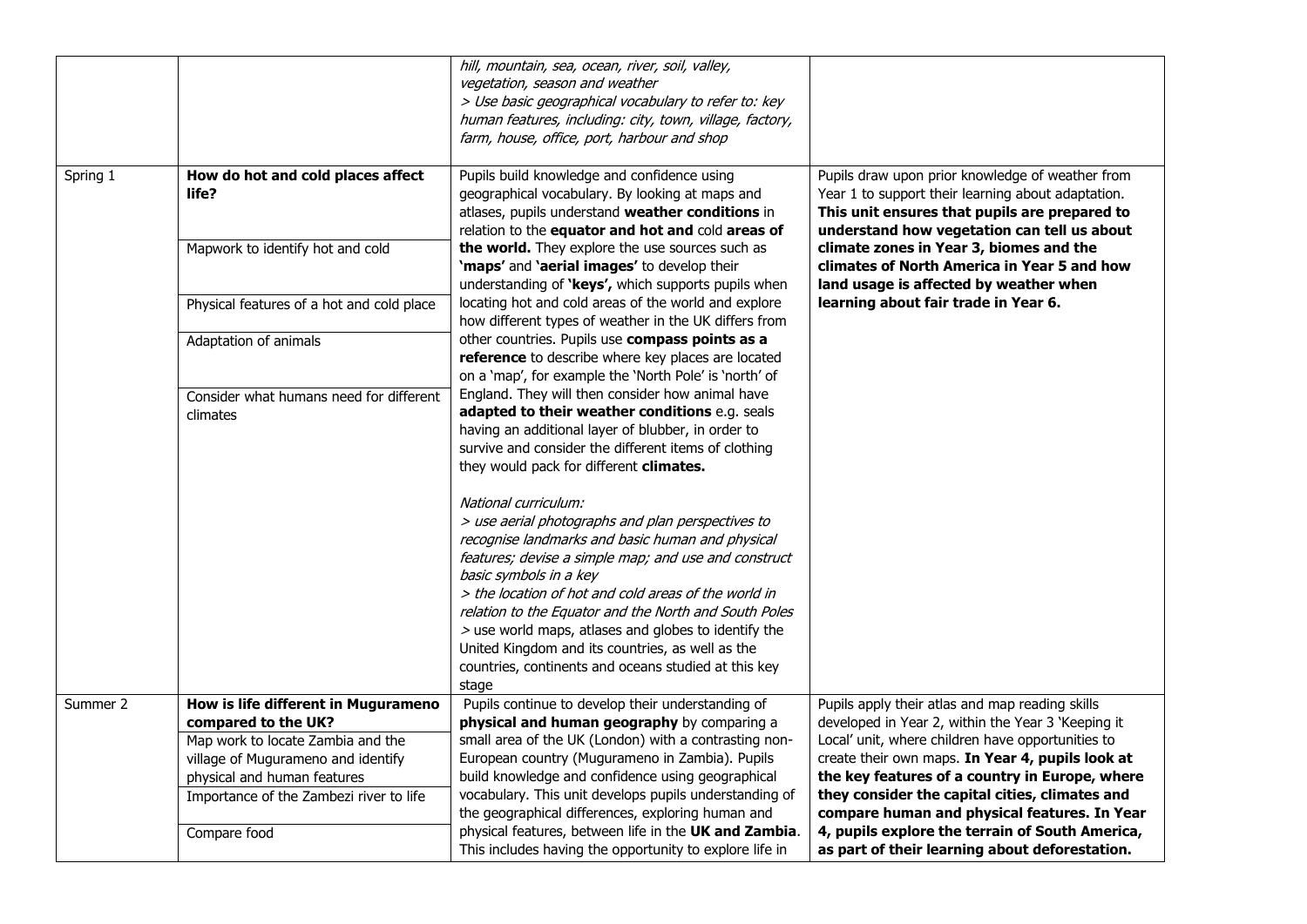|                   |                                                                     | <b>Mugurameno</b> and see how this village is sustained by                                                                                                                                                                                                                                                                                                                                                                                                                                                                                                                                                                                                                                                                                                                                            |                                                                                                        |
|-------------------|---------------------------------------------------------------------|-------------------------------------------------------------------------------------------------------------------------------------------------------------------------------------------------------------------------------------------------------------------------------------------------------------------------------------------------------------------------------------------------------------------------------------------------------------------------------------------------------------------------------------------------------------------------------------------------------------------------------------------------------------------------------------------------------------------------------------------------------------------------------------------------------|--------------------------------------------------------------------------------------------------------|
|                   | Protection from wild animals                                        | the lower Zambezi River. Pupils will consider the<br>foods eaten by the village community and explore how<br>this contrasts with the foods eaten typically within our                                                                                                                                                                                                                                                                                                                                                                                                                                                                                                                                                                                                                                 |                                                                                                        |
|                   | Shopping and recycling habits                                       | local community. Pupils will also draw comparisons<br>between shopping and recycling habits in Mugurameno<br>and our in the UK.                                                                                                                                                                                                                                                                                                                                                                                                                                                                                                                                                                                                                                                                       |                                                                                                        |
|                   |                                                                     | National curriculum:<br>> understand geographical similarities and differences<br>through studying the human and physical geography<br>of a small area of the United Kingdom, and of a small<br>area in a contrasting non-European country<br>>use basic geographical vocabulary to refer to: key<br>physical features, including: beach, cliff, coast, forest,<br>hill, mountain, sea, ocean, river, soil, valley,<br>vegetation, season and weather<br>> Use basic geographical vocabulary to refer to: key<br>human features, including: city, town, village, factory,<br>farm, house, office, port, harbour and shop<br>> use world maps, atlases and globes to identify the<br>United Kingdom and its countries, as well as the<br>countries, continents and oceans studied at this key<br>stage |                                                                                                        |
| Year <sub>3</sub> | <b>Substantive Knowledge Content</b><br>based around a Big Question | Recurring themes, ideas and language                                                                                                                                                                                                                                                                                                                                                                                                                                                                                                                                                                                                                                                                                                                                                                  | <b>Contribution on wider Geography knowledge</b><br>and what later content this prepares for           |
| Autumn 1          | How does the movement of land                                       | Pupils explore the definition of a mountain as well as                                                                                                                                                                                                                                                                                                                                                                                                                                                                                                                                                                                                                                                                                                                                                | The learning in this unit provides the basis for pupils                                                |
|                   | masses impact on the surface of the<br>Earth?                       | locating the world's Seven Summits on a map. The<br>acquire knowledge of what a mountain range is and                                                                                                                                                                                                                                                                                                                                                                                                                                                                                                                                                                                                                                                                                                 | to understand how mountains and the formation of<br>the earth is impacted by land movement. This prior |
|                   | 'Seven Summits'                                                     | explore the idea of "What if there were no mountains<br>or hills anywhere in the world?" Pupils learn about the                                                                                                                                                                                                                                                                                                                                                                                                                                                                                                                                                                                                                                                                                       | knowledge supports pupils when about<br>volcanoes in the next unit in Year 3 and                       |
|                   | Mountain formation                                                  | different physical features of mountains including<br>the environment, appearance, formation and                                                                                                                                                                                                                                                                                                                                                                                                                                                                                                                                                                                                                                                                                                      | earthquakes in Year 4. It provides the<br>fundamental knowledge needed for pupils to                   |
|                   | Climate of mountains                                                | types. They use map work to explore and locate the<br>UK's highest mountains, considering the Three Peaks                                                                                                                                                                                                                                                                                                                                                                                                                                                                                                                                                                                                                                                                                             | learn about Yosemite National Park and draw<br>comparisons between this and the Lake District          |
|                   | Locate the UK's highest mountains                                   | Challenge and why people might choose to take part in<br>it. Pupils then consider the advantages and                                                                                                                                                                                                                                                                                                                                                                                                                                                                                                                                                                                                                                                                                                  | in Year 5, as well as continuing to develop and<br>understanding of map work, which is a continual     |
|                   | The importance of the Himalayas for                                 | disadvantages of living on a mountain for people                                                                                                                                                                                                                                                                                                                                                                                                                                                                                                                                                                                                                                                                                                                                                      | theme throughout the Geography curriculum.                                                             |
|                   | people living in the region                                         | living in the region of the Himalayas and make<br>comparisons between the similarities of the Himalaya's                                                                                                                                                                                                                                                                                                                                                                                                                                                                                                                                                                                                                                                                                              |                                                                                                        |
|                   | Mountainous regions and explorers                                   | and mountains within the UK.                                                                                                                                                                                                                                                                                                                                                                                                                                                                                                                                                                                                                                                                                                                                                                          |                                                                                                        |
|                   |                                                                     | National curriculum:                                                                                                                                                                                                                                                                                                                                                                                                                                                                                                                                                                                                                                                                                                                                                                                  |                                                                                                        |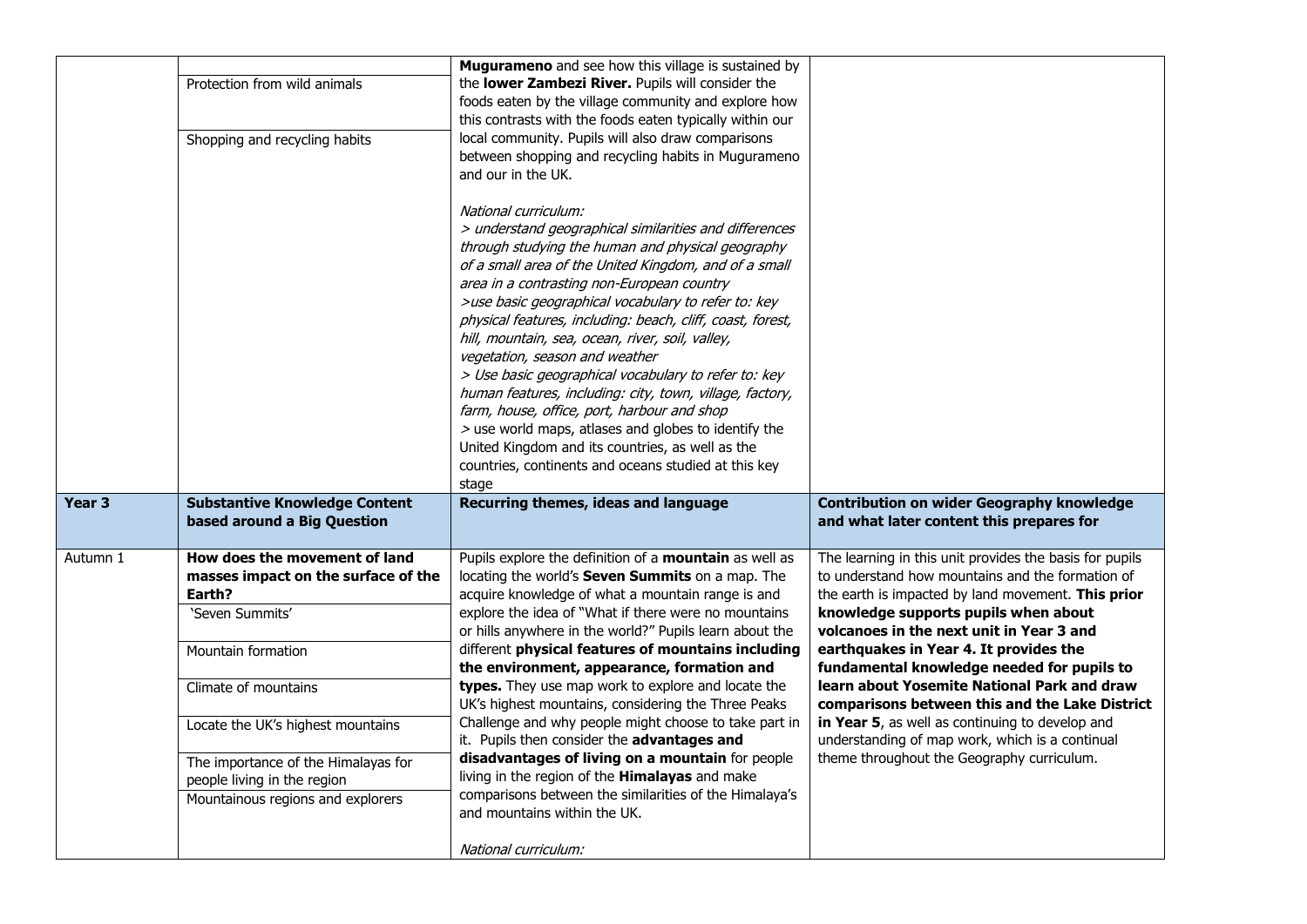|          |                                                                                                                                                                                                                                                 | > describe and understand key aspects of: physical<br>geography, including: mountains<br>> use maps, atlases, globes and digital/computer<br>mapping to locate countries and describe features<br>studied<br>> name and locate counties and cities of the United<br>Kingdom, geographical regions and their identifying<br>human and physical characteristics, key topographical<br>features (including hills, mountains, coasts and rivers),<br>and land-use patterns                                                                                                                                                                           |                                                                                                                                                                                                                                                                                                                                                                                                                                                 |
|----------|-------------------------------------------------------------------------------------------------------------------------------------------------------------------------------------------------------------------------------------------------|--------------------------------------------------------------------------------------------------------------------------------------------------------------------------------------------------------------------------------------------------------------------------------------------------------------------------------------------------------------------------------------------------------------------------------------------------------------------------------------------------------------------------------------------------------------------------------------------------------------------------------------------------|-------------------------------------------------------------------------------------------------------------------------------------------------------------------------------------------------------------------------------------------------------------------------------------------------------------------------------------------------------------------------------------------------------------------------------------------------|
| Spring 1 | What lies beneath the surface of the<br>Earth?<br>Structure of the Earth<br>Earth's plates.<br>Features of a volcano.<br>Effects of a volcanic eruption on the local<br>population.<br>Advantages and disadvantages of living<br>near a volcano | Pupils learn about what a volcano is and where and<br>why they occur. Pupils explore the structure of the<br>Earth and what lies beneath the Earth's surface,<br>developing knowledge of plate boundaries. They<br>describe and explain the key features of a volcano<br>and learn to locate a range of famous volcanoes and<br>report the effects of a volcano eruption e.g. Mount<br>Vesuvius (as pre learning for the history topic,<br>"Where to settle Romans.") Pupils consider the effects<br>of a volcanic eruption on the local population and<br>the disadvantages and advantages of living near a<br>volcano.<br>National curriculum: | Having previously considered mountain formation,<br>pupils use this knowledge to support their learning<br>about earthquakes in Year 4 and begin to<br>consider the advantages and disadvantages of<br>living in different areas e.g. near rivers in Year<br>4. This learning supports pupils understanding<br>of the importance of physical geography on<br>people lifestyles and nature, as studied on Year<br>5, when learning about biomes. |
|          |                                                                                                                                                                                                                                                 | > describe and understand key aspects of: physical<br>geography, including: volcanoes<br>> human geography, including: types of settlement<br>and land use, economic activity including trade links,<br>and the distribution of natural resources including<br>energy, food, minerals and water                                                                                                                                                                                                                                                                                                                                                  |                                                                                                                                                                                                                                                                                                                                                                                                                                                 |
| Summer 1 | What can vegetation tell us about<br>the climate zone?                                                                                                                                                                                          | Pupils acquire knowledge of the lines of latitude and<br>longitude and explore how latitude is linked to<br>climate. The locate different climate zones and                                                                                                                                                                                                                                                                                                                                                                                                                                                                                      | Pupils use the knowledge from this unit to support<br>their curriculum knowledge in Year 4 when learning<br>about deforestation, with a focus on how the                                                                                                                                                                                                                                                                                        |
|          | Lines of latitude                                                                                                                                                                                                                               | explore the differences between the <b>Northern and</b><br>Southern Hemispheres, drawing comparisons<br>between temperate and tropical climates. They                                                                                                                                                                                                                                                                                                                                                                                                                                                                                            | climate within the rainforest creates its own<br>eco syste,. In Year 5 children consider different<br>biomes and how the weather patterns and                                                                                                                                                                                                                                                                                                   |
|          | Northern and Southern Hemispheres                                                                                                                                                                                                               | consider the vegetation grown within the climate<br>zone and how this can teach us about the effects of                                                                                                                                                                                                                                                                                                                                                                                                                                                                                                                                          | climate affect the vegetation within it. This unit<br>prepares pupils in Year 6 for learning about the                                                                                                                                                                                                                                                                                                                                          |
|          | Temperate and tropical climates                                                                                                                                                                                                                 | the climate on this. Pupils identify the characteristics<br>and weather patterns within a climate zone and<br>write a weather forecast for a typical day in a                                                                                                                                                                                                                                                                                                                                                                                                                                                                                    | crops that are best to grow in South America<br>and Africa as part of the fair-trade settlements.<br>This learning is also a vital part of our outdoor                                                                                                                                                                                                                                                                                          |
|          | Weather patterns                                                                                                                                                                                                                                | specific climate zone.                                                                                                                                                                                                                                                                                                                                                                                                                                                                                                                                                                                                                           | learning provision, where pupils consider which<br>vegetation will grow best in the UK climate.                                                                                                                                                                                                                                                                                                                                                 |
|          | Characteristics of each climate zone.                                                                                                                                                                                                           |                                                                                                                                                                                                                                                                                                                                                                                                                                                                                                                                                                                                                                                  |                                                                                                                                                                                                                                                                                                                                                                                                                                                 |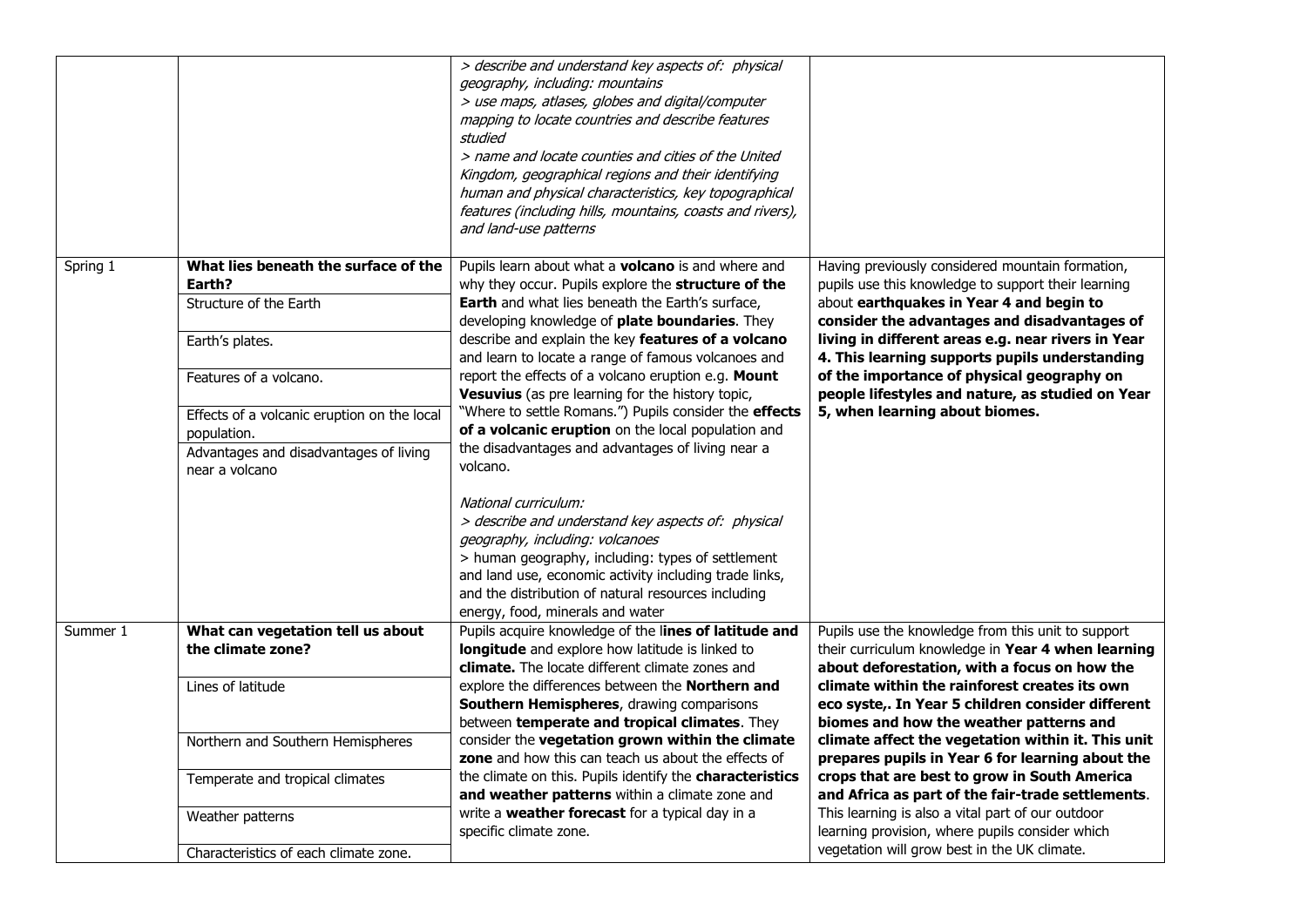|          |                                                                                                                                                                                                                                                      | National curriculum:<br>> Identify the position and significance of latitude,<br>longitude, Equator, Northern Hemisphere, Southern<br>Hemisphere, the Tropics of Cancer and Capricorn,<br><b>Arctic and Antarctic Circle</b><br>> describe and understand key aspects of: physical<br>geography, including: climate zones, and vegetation<br>belts<br>> use maps, atlases, globes and digital/computer<br>mapping to locate countries and describe features<br>studied                                                                                                                                                                                                                                                                                                                                                                                                                        |                                                                                                                                                                                                                                                                                                                                                                                                                                                                               |
|----------|------------------------------------------------------------------------------------------------------------------------------------------------------------------------------------------------------------------------------------------------------|-----------------------------------------------------------------------------------------------------------------------------------------------------------------------------------------------------------------------------------------------------------------------------------------------------------------------------------------------------------------------------------------------------------------------------------------------------------------------------------------------------------------------------------------------------------------------------------------------------------------------------------------------------------------------------------------------------------------------------------------------------------------------------------------------------------------------------------------------------------------------------------------------|-------------------------------------------------------------------------------------------------------------------------------------------------------------------------------------------------------------------------------------------------------------------------------------------------------------------------------------------------------------------------------------------------------------------------------------------------------------------------------|
| Year 4   | <b>Substantive Knowledge Content</b><br>based around a Big Question                                                                                                                                                                                  | Recurring themes, ideas and language                                                                                                                                                                                                                                                                                                                                                                                                                                                                                                                                                                                                                                                                                                                                                                                                                                                          | <b>Contribution on wider Geography knowledge</b><br>and what later content this prepares for                                                                                                                                                                                                                                                                                                                                                                                  |
| Autumn 1 | Why do rivers play such an<br>important role in the human and<br>physical geography of our planet?<br>Water cycle<br>Maps and digital mapping of rivers<br>Stages and features of a river<br>The effects of human activity on rivers<br>and flooding | Pupils are able to describe the water cycle, explain<br>what a river is and locate the world's longest rivers on<br>a map. They consider how rivers are used around the<br>world. Pupils identify the stages and features of a<br>river, and the way that land use changes from the<br>source to the mouth. Pupils recognise and explain how<br>human activity affects rivers and explain how<br>flooding affects communities. They are able to<br>identify the key characteristics of one of the world's<br>longest rivers. Locate countries that large rivers are in<br>and the continent they are within using atlases and<br>globes.<br>National curriculum:<br>>describe and understand key aspects of: physical<br>geography, including: rivers and the water cycle<br>> use maps, atlases, globes and digital/computer<br>mapping to locate countries and describe features<br>studied | Learning about rivers allows pupils the opportunity to<br>consider the impact of the humans on physical<br>geography, which is further considered in Year 4<br>when learning about deforestation, in Year 5<br>when considering different biomes and in Year<br>6 when looking at sustainable sources of<br>energy. This unit also consolidates pupils map<br>reading skills and confidence with using<br>different sources of information to gain<br>geographical knowledge. |
| Autumn 2 | How have earthquakes changed the<br>landscape around them?<br>Explain why earthquakes occur                                                                                                                                                          | Pupils review prior learning about the structure of<br>the Earth and acquire new knowledge as to why and<br>where earthquakes occur. They learn to label the<br>Earth's plates and boundaries and understand the                                                                                                                                                                                                                                                                                                                                                                                                                                                                                                                                                                                                                                                                              | Learning about earthquakes provides pupils<br>with an understanding about how people are<br>affected by the physical geography around<br>them, a concept which is reiterated throughout                                                                                                                                                                                                                                                                                       |
|          | Location of famous earthquakes<br>Measure and scale of earthquake                                                                                                                                                                                    | vulnerabilities of them. Pupils locate where famous<br>Earthquakes have occurred and identify key facts<br>about them. They look at how earthquakes are<br>measured using the Richter Scale and the effects of                                                                                                                                                                                                                                                                                                                                                                                                                                                                                                                                                                                                                                                                                | the remainder of the KS2 curriculum. It provides<br>an opportunity for pupils to consider the importance of<br>the Hadley Wood value of being capable, through the<br>need to be prepared. This knowledge when                                                                                                                                                                                                                                                                |
|          | Preparation and effects of earthquakes<br>Identify the help that people need after<br>an earthquake                                                                                                                                                  | earthquakes on land and people. They explore how to<br>prepare for an earthquake and the help that people<br>might need after an earthquake.                                                                                                                                                                                                                                                                                                                                                                                                                                                                                                                                                                                                                                                                                                                                                  | combined with previous learning on volcanoes<br>and mountains ensures children have a clear                                                                                                                                                                                                                                                                                                                                                                                   |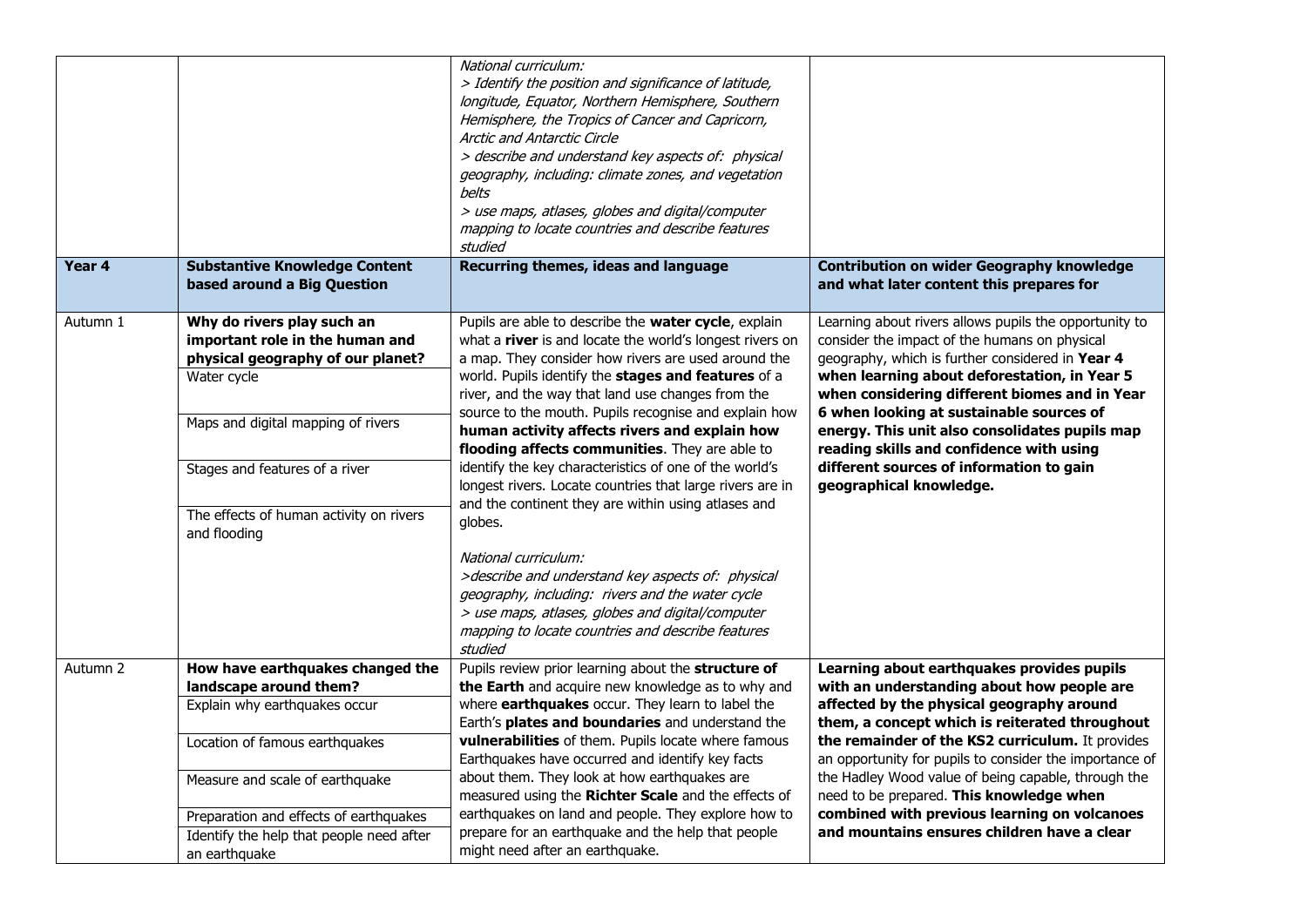|          |                                                                                                                                                                                                        | National curriculum:<br>> describe and understand key aspects of: physical<br>geography, including: earthquakes<br>> use maps, atlases, globes and digital/computer<br>mapping to locate countries and describe features<br>studied                                                                                                                                                                                                                                                                                                                                                                                                                          | understanding of the structural make up of the<br>Earth.                                                                                                                                                                                                                                                                                                                                                                                    |
|----------|--------------------------------------------------------------------------------------------------------------------------------------------------------------------------------------------------------|--------------------------------------------------------------------------------------------------------------------------------------------------------------------------------------------------------------------------------------------------------------------------------------------------------------------------------------------------------------------------------------------------------------------------------------------------------------------------------------------------------------------------------------------------------------------------------------------------------------------------------------------------------------|---------------------------------------------------------------------------------------------------------------------------------------------------------------------------------------------------------------------------------------------------------------------------------------------------------------------------------------------------------------------------------------------------------------------------------------------|
| Summer 2 | What is the impact of<br>deforestation?<br>South America: continent, countries, and<br>cities<br>Human and physical features of Brazil<br>compared to the UK<br>Rainforest layers and features         | Pupils locate South America and Brazil on a map<br>and identify a range of physical and human features.<br>Use maps to name and locate countries and<br>capital cities in South America. Pupils will consider<br>the locations of rainforests around the world and<br>consider why all rainforests are near the Equator.<br>They will learn what a rainforest is and why they are<br>important, as well as name and recognise the different<br>layers (forest floor, emergent, understory and                                                                                                                                                                | Ensuring that our pupils are responsible and well-<br>informed citizens means that we use our Geography<br>curriculum to consider issues of sustainability and<br>buying ethically sourced products. This learning is<br>the foundation for pupils considering in Year 6<br>about fair trade and renewable energy, by<br>ensuring children understand the impact that<br>they can have in changing the world around<br>them for the better. |
|          | Deforestation<br>Amazon Rainforest                                                                                                                                                                     | canopy) and the features of each layer. Pupils<br>consider the impact of deforestation on rainforests and<br>the planet. They consider what can be done about<br>deforestation and explain the importance of the<br>Amazon Rainforest. They make comparisons<br>between Brazilian rainforest and our country<br>National curriculum:<br>> locate the world's countries, using maps to focus on<br>South America, concentrating on their environmental<br>regions, key physical and human characteristics,<br>countries, and major cities<br>> use maps, atlases, globes and digital/computer<br>mapping to locate countries and describe features<br>studied |                                                                                                                                                                                                                                                                                                                                                                                                                                             |
| Year 5   | <b>Substantive Knowledge Content</b><br>based around a Big Question                                                                                                                                    | Recurring themes, ideas and language                                                                                                                                                                                                                                                                                                                                                                                                                                                                                                                                                                                                                         | <b>Contribution on wider Geography knowledge</b><br>and what later content this prepares for                                                                                                                                                                                                                                                                                                                                                |
| Autumn 2 | How would my life be different if I<br>lived in Athens?<br>Map work to locate Europe, its countries<br>and capitals (including Russia)<br>European cultures<br>Visiting the Mediterranean<br>Migration | Further building on pupils' historical knowledge from<br>Autumn 1 where the impact of Ancient Greece and its<br>impact on society, pupils explore the locate Europe on<br>different maps and identify the characteristics of it<br>as a continent, as well as name the countries and<br>capitals (including the location of Russia). Pupils<br>identify traditions of different European cultures<br>including Greece and explore the reasons to visit the<br>Mediterranean. Pupils explore how migration<br>(including the migrant crisis) affects people and                                                                                               | Children use prior knowledge of the continents of the<br>world and map skills to consolidate their<br>understanding of Europe and its cultures. The map<br>skills in this unit of learning support pupils with their<br>application of knowledge when considering the<br>physical and human geography of North<br>American (Year 5) and South America and<br>Africa when learning about Fair Trade in Year 6.                               |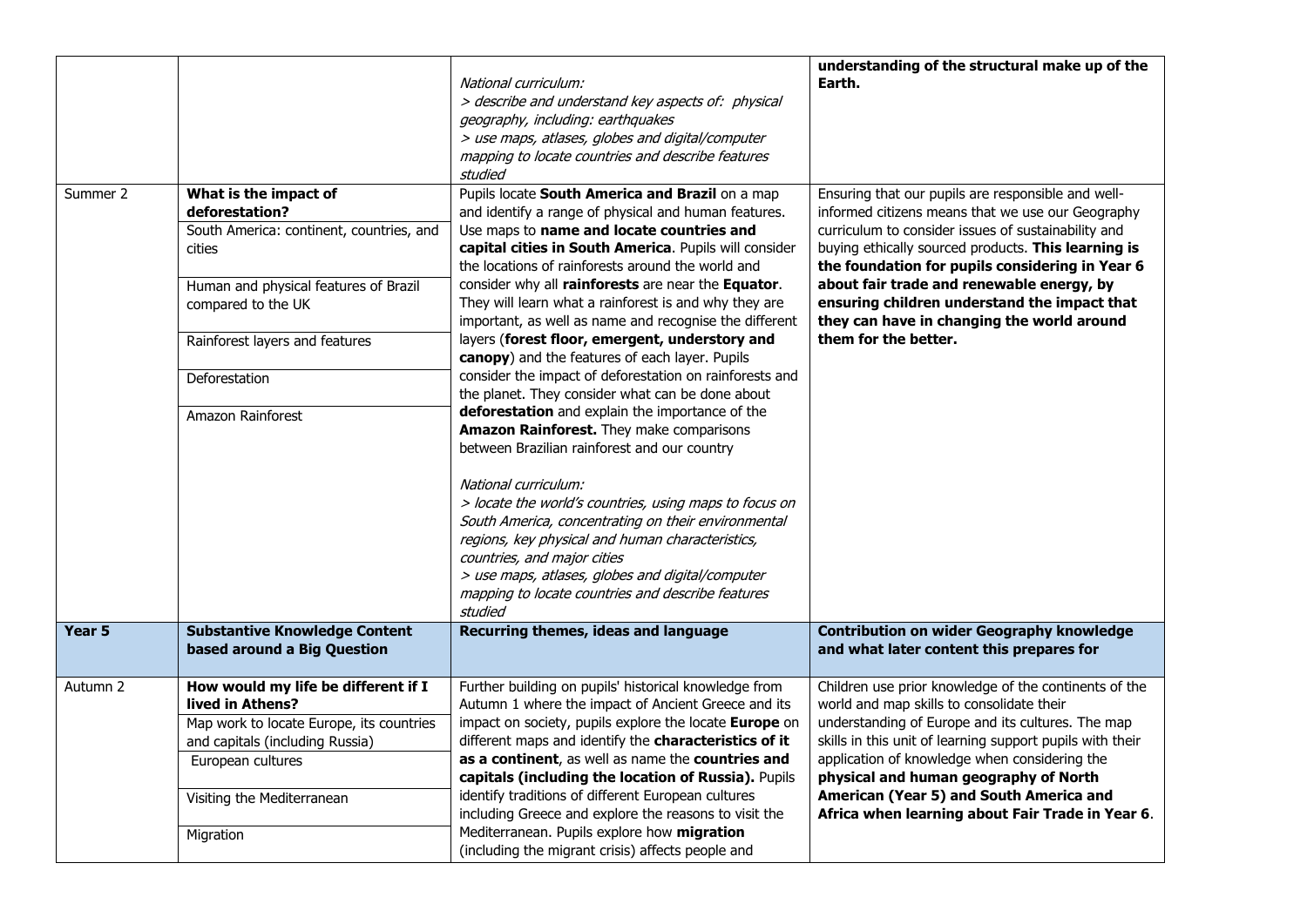|          | Similarities and differences between<br>Athens and London                                                                                                                    | communities across Europe and what is life like in<br>Athens compared to living in London.<br>National curriculum:<br>> Locate the world's countries, using maps to focus on<br>Europe (including the location of Russia),<br>concentrating on their environmental regions, key<br>physical and human characteristics, countries, and<br>major cities<br>> use maps, atlases, globes and digital/computer<br>mapping to locate countries and describe features |                                                                                                                                                                                                                                                   |
|----------|------------------------------------------------------------------------------------------------------------------------------------------------------------------------------|----------------------------------------------------------------------------------------------------------------------------------------------------------------------------------------------------------------------------------------------------------------------------------------------------------------------------------------------------------------------------------------------------------------------------------------------------------------|---------------------------------------------------------------------------------------------------------------------------------------------------------------------------------------------------------------------------------------------------|
|          |                                                                                                                                                                              | studied<br>> use the eight points of a compass, four and six-<br>figure grid references, symbols and key (including the<br>use of Ordnance Survey maps) to build their<br>knowledge of the United Kingdom and the wider world                                                                                                                                                                                                                                  |                                                                                                                                                                                                                                                   |
| Spring 1 | Are all biomes equally fragile?                                                                                                                                              | Pupils learn about what a biome is and different<br>biomes. Pupils explore the location of biomes and<br>how this impact the ecosystem within it e.g. in an                                                                                                                                                                                                                                                                                                    | This unit provides the opportunity for pupils to learn<br>about the earth's fragile eco system and how we can<br>best support it. These are areas for consideration                                                                               |
|          | Location of the Earth's biomes                                                                                                                                               | arid climate, the flora and fauna would have to survive<br>for extended periods of time with little water. Pupils<br>make a biome in a bag and observe it over a number                                                                                                                                                                                                                                                                                        | within the Year 6 curriculum when looking at<br>renewable energy.                                                                                                                                                                                 |
|          | Effects of eco-systems                                                                                                                                                       | of days thereby learning about photosynthesis, and<br>consolidating their knowledge of the water cycle and<br>the relationships between climate, nutrients and                                                                                                                                                                                                                                                                                                 |                                                                                                                                                                                                                                                   |
|          | Characteristics of the Earth's biomes                                                                                                                                        | vegetation within ecosystems. They explore the<br>characteristics of the Earth's biomes, how they<br>are being damaged and how to provide protection.                                                                                                                                                                                                                                                                                                          |                                                                                                                                                                                                                                                   |
|          | Damage and protection of biomes                                                                                                                                              | Pupils also research whether all biomes are equally<br>fragile and how we can support the ecosystem.                                                                                                                                                                                                                                                                                                                                                           |                                                                                                                                                                                                                                                   |
|          | Comparisons between biomes                                                                                                                                                   | National curriculum:<br>> describe and understand key aspects of: physical<br>geography, including: biomes<br>> locate the world's countries, using maps to focus on<br>Europe (including the location of Russia) and North<br>and South America, concentrating on their<br>environmental regions                                                                                                                                                              |                                                                                                                                                                                                                                                   |
| Spring 2 | How does the human and physical<br>geography of a region of North<br>America compare with a region of<br>the UK?<br>The countries and different climates of<br>North America | Pupils explore the countries of North America,<br>locating them on a map and consider how latitude<br>affects the climate. Pupils learn about the different<br>time zones and look in detail at the physical<br>geographical features of North America and where<br>people live in relation to this. They elicit similarities                                                                                                                                  | The map skills within this unit prepare pupils for the<br>developing complexity the work needed to analyse<br>maps within the Year 6 units on our Local<br>Environment and as part of orienteering within<br>the Forest School and PE curriculum. |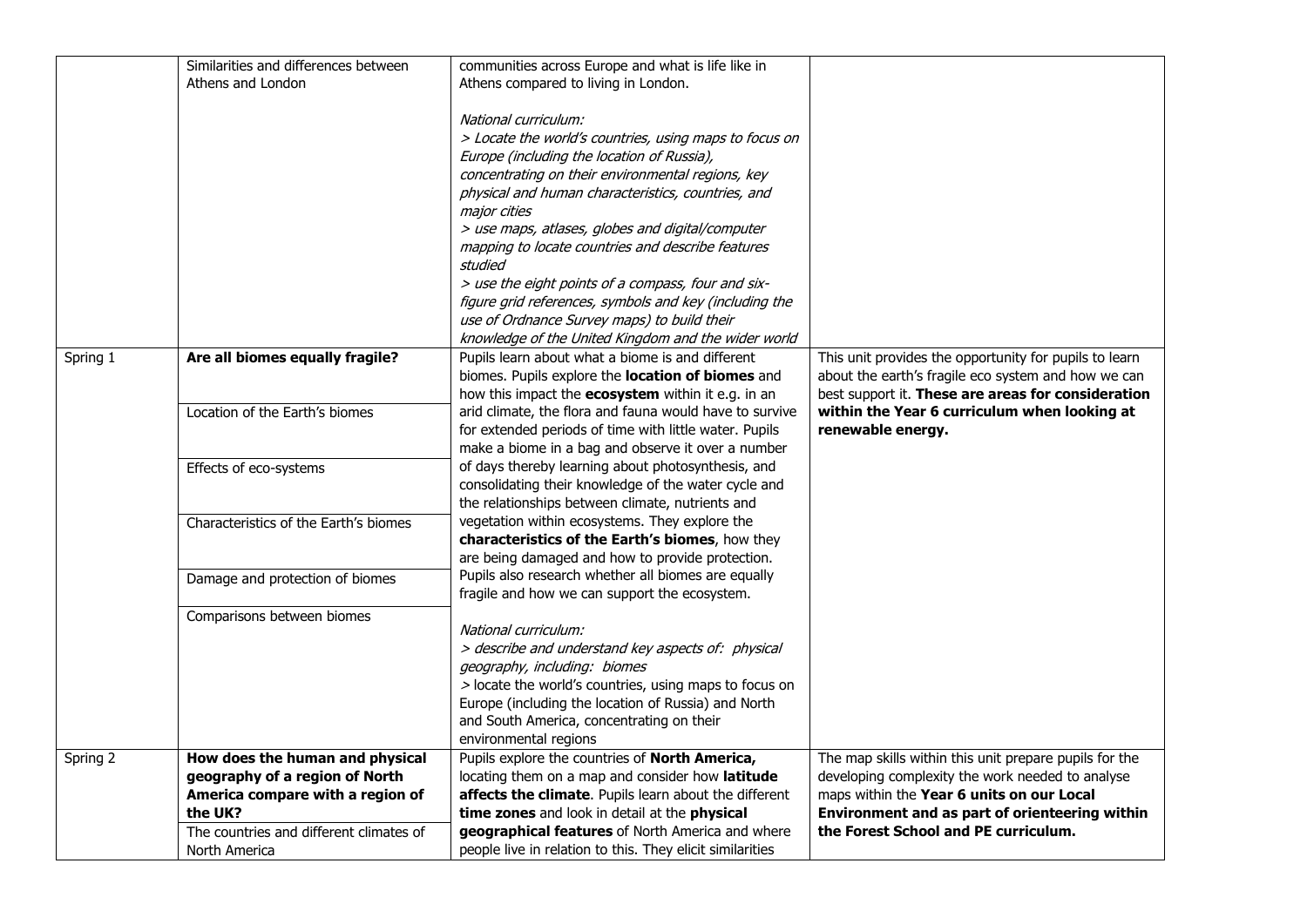|                   | Physical geographical features of North<br>America<br>Location of people<br>Time zones<br>Compare Yosemite National Park and the<br>Lake District                                                                                                                                                                                                              | and differences between Yosemite National Park<br>and the Lake District and explore how the human<br>and physical geography compares with a region of<br>the UK, using the features of a map to explore<br>elevation levels.<br>National curriculum:<br>>name and locate counties and cities of the United<br>Kingdom, geographical regions and their identifying<br>human and physical characteristics, key topographical<br>features (including hills, mountains, coasts and rivers),<br>and land-use patterns; and understand how some of<br>these aspects have changed over time<br>> Identify the position and significance of latitude,<br>longitude, the Prime/Greenwich Meridian and time<br>zones (including day and night)<br>> locate the world's countries, using maps to focus on<br>North America, concentrating on their environmental<br>regions, key physical and human characteristics,<br>countries, and major cities<br>> use maps, atlases, globes and digital/computer<br>mapping to locate countries and describe features<br>studied |                                                                                                                                                                                                                                                                                                                                                                                                                                                                                                                                                                                                                                                                                                                                                                         |
|-------------------|----------------------------------------------------------------------------------------------------------------------------------------------------------------------------------------------------------------------------------------------------------------------------------------------------------------------------------------------------------------|--------------------------------------------------------------------------------------------------------------------------------------------------------------------------------------------------------------------------------------------------------------------------------------------------------------------------------------------------------------------------------------------------------------------------------------------------------------------------------------------------------------------------------------------------------------------------------------------------------------------------------------------------------------------------------------------------------------------------------------------------------------------------------------------------------------------------------------------------------------------------------------------------------------------------------------------------------------------------------------------------------------------------------------------------------------|-------------------------------------------------------------------------------------------------------------------------------------------------------------------------------------------------------------------------------------------------------------------------------------------------------------------------------------------------------------------------------------------------------------------------------------------------------------------------------------------------------------------------------------------------------------------------------------------------------------------------------------------------------------------------------------------------------------------------------------------------------------------------|
| Year <sub>6</sub> | <b>Substantive Knowledge Content</b><br>based around a Big Question                                                                                                                                                                                                                                                                                            | Recurring themes, ideas and language                                                                                                                                                                                                                                                                                                                                                                                                                                                                                                                                                                                                                                                                                                                                                                                                                                                                                                                                                                                                                         | <b>Contribution on wider Geography knowledge</b><br>and what later content this prepares for                                                                                                                                                                                                                                                                                                                                                                                                                                                                                                                                                                                                                                                                            |
| Spring 1          | How far has fair trade helped the<br>lives of small hold farmers in South<br><b>America and Africa?</b><br>Fair Trade<br>Land usage and settlements<br>Use a map to locate countries where<br>cotton, cocoa, coffee is grown<br>Settlements of farmers and trade<br>Explore land use from different scales:<br>atlas maps, aerial images, zoomed in<br>images. | Pupils identify the meaning of the term "Fair Trade"<br>and explain the purpose of this. Pupils identify<br>different types of settlement and how the land is<br>used in cocoa, cotton and coffee farming. They<br>locate countries where cotton, cocoa, coffee for<br>example, is grown using map skills and explore<br>land from different scales e.g. atlas maps, aerial<br>images and zoomed in images. Pupils use a range of<br>sources including images of settlements of cocoa,<br>cotton and coffee farmers to identify how they live and<br>the impact of trade.<br>National curriculum:<br>>describe and understand human geography,<br>including: types of settlement and land use, economic<br>activity including trade links, and the distribution of                                                                                                                                                                                                                                                                                           | The Hadley Wood geography curriculum provides the<br>foundations to prepare pupils for the Key Stage 3<br>curriculum which states:<br>The national curriculum for geography aims to ensure<br>that all pupils:<br>>develop contextual knowledge of the location of<br>globally significant places - both terrestrial and marine<br>- including their defining physical and human<br>characteristics and how these provide a geographical<br>context for understanding the actions of processes<br>>understand the processes that give rise to key<br>physical and human geographical features of the<br>world, how these are interdependent and how they<br>bring about spatial variation and change over time<br>> are competent in the geographical skills needed to: |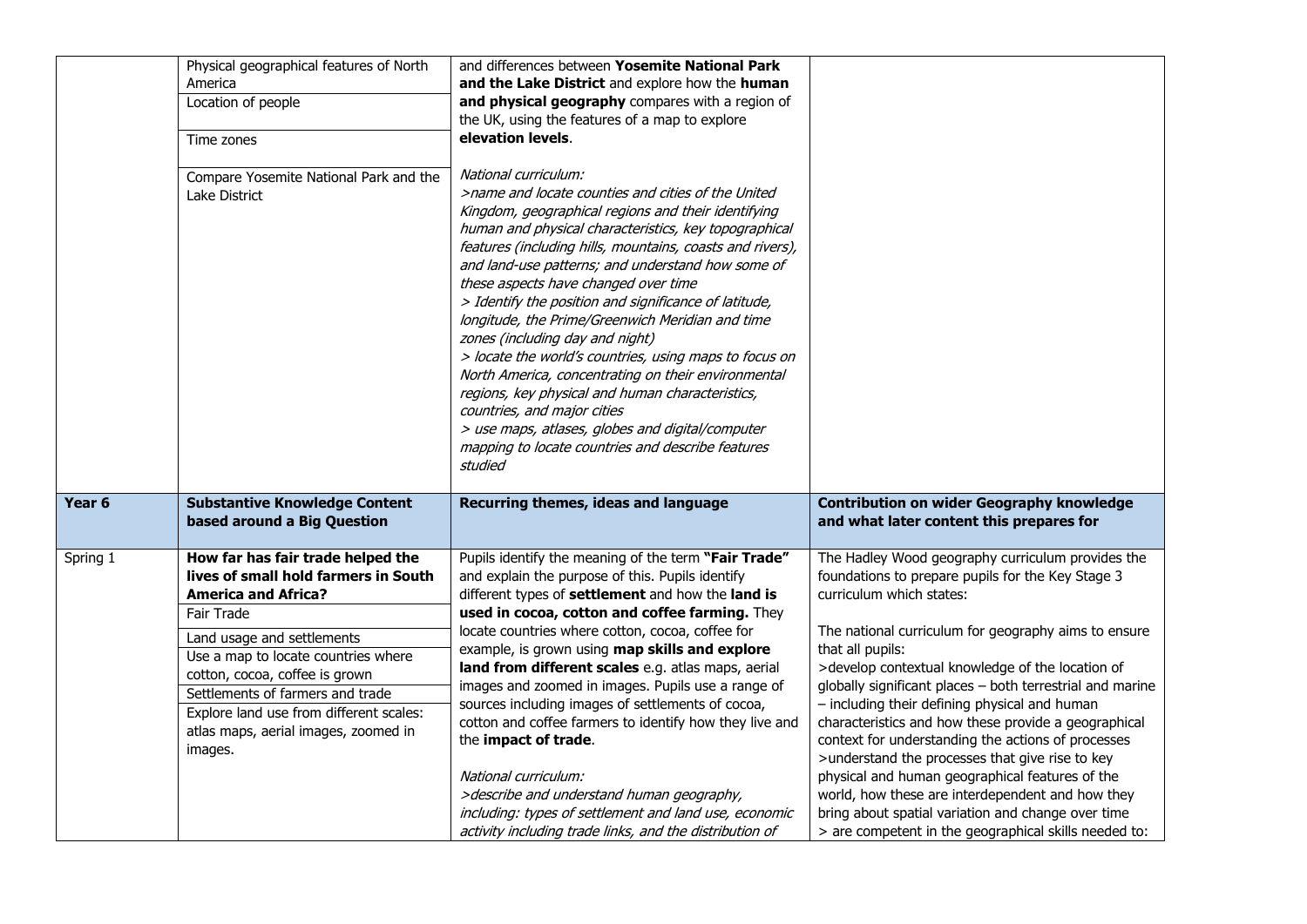|          |                                                                                                                                                                 | natural resources including energy, food, minerals and<br>water<br>> locate the world's countries, using maps to focus on<br>South America, concentrating on their environmental<br>regions<br>> use maps, atlases, globes and digital/computer<br>mapping to locate countries and describe features<br>studied                                                        | collect, analyse and communicate with a range of<br>data gathered through experiences of fieldwork that<br>deepen their understanding of geographical processes<br>>interpret a range of sources of geographical<br>information, including maps, diagrams, globes, aerial<br>photographs and Geographical Information Systems<br>(GIS)<br>> communicate geographical information in a variety<br>of ways, including through maps, numerical and |
|----------|-----------------------------------------------------------------------------------------------------------------------------------------------------------------|------------------------------------------------------------------------------------------------------------------------------------------------------------------------------------------------------------------------------------------------------------------------------------------------------------------------------------------------------------------------|-------------------------------------------------------------------------------------------------------------------------------------------------------------------------------------------------------------------------------------------------------------------------------------------------------------------------------------------------------------------------------------------------------------------------------------------------|
| Spring 2 | What different types of energy<br>sources do we use in the UK and<br>what are their advantages and<br>disadvantages?<br>Compare the countries and cities of the | Pupils compare energy use between countries<br>and cities within the UK and how different<br>industries are shaped by the physical and human<br>geography within the UK. Pupils have the opportunity<br>to consider the different energy sources used in daily                                                                                                         | quantitative skills and writing at length.<br>Further details can be found at:<br>https://assets.publishing.service.gov.uk/government/u<br>ploads/system/uploads/attachment_data/file/239087/                                                                                                                                                                                                                                                   |
|          | <b>UK</b><br>Physical characteristics of the UK<br>Explore the features of the UK landscape<br>and people<br><b>Industries</b>                                  | life and explore the advantages and disadvantages of<br>renewable energy sources versus the more<br>traditional nonrenewable sources both in industry<br>and within homes.                                                                                                                                                                                             | SECONDARY national curriculum - Geography.pdf                                                                                                                                                                                                                                                                                                                                                                                                   |
|          | Energy sources<br>Advantages and disadvantages of<br>renewable and non-renewable sources                                                                        | National curriculum:<br>>describe and understand human geography,<br>including: types of settlement and land use, economic<br>activity including trade links, and the distribution of<br>natural resources including energy, food, minerals and<br>water<br>> name and locate counties and cities of the United<br>Kingdom, geographical regions and their identifying |                                                                                                                                                                                                                                                                                                                                                                                                                                                 |
|          |                                                                                                                                                                 | human and physical characteristics, key topographical<br>features (including hills, mountains, coasts and rivers),<br>and land-use patterns; and understand how some of<br>these aspects have changed over time                                                                                                                                                        |                                                                                                                                                                                                                                                                                                                                                                                                                                                 |
| Summer 1 | How does our local urban area meet<br>people's needs?<br>Identify how my local area and my                                                                      | Pupils consider how our local urban area fits into the<br>wider world, considering the main features of our<br>region and how jobs can be determined by the                                                                                                                                                                                                            |                                                                                                                                                                                                                                                                                                                                                                                                                                                 |
|          | region fit into the wider world<br>Main features of the region                                                                                                  | characteristics of a region. Pupils conduct<br>fieldwork studies to consider how the local area<br>could be more effective at meeting the needs of its                                                                                                                                                                                                                 |                                                                                                                                                                                                                                                                                                                                                                                                                                                 |
|          | Explore ways in which the region meets<br>people's needs<br>Fieldwork: the effectiveness of the local<br>area in meeting people's needs.                        | community and make suggestions for future<br>developments. Pupils continue to consolidate their<br>understanding of map work in preparation for                                                                                                                                                                                                                        |                                                                                                                                                                                                                                                                                                                                                                                                                                                 |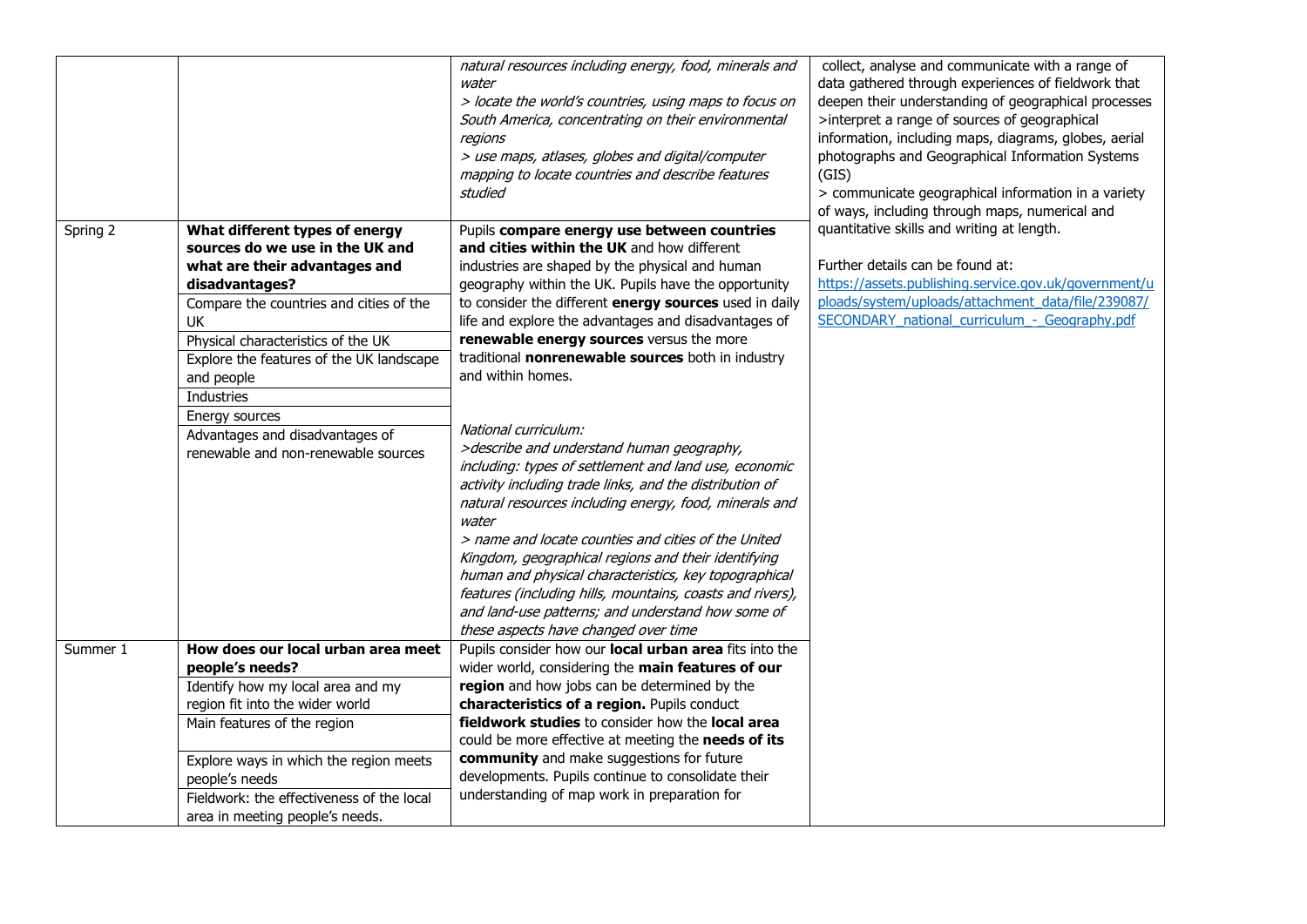| Needs map of the local area | secondary school by creating a <b>needs map</b> of the                                                                                                                                                                                                                                                                                                                                                                                                                                                                                                                                                                                                                                                                                                                                        |  |
|-----------------------------|-----------------------------------------------------------------------------------------------------------------------------------------------------------------------------------------------------------------------------------------------------------------------------------------------------------------------------------------------------------------------------------------------------------------------------------------------------------------------------------------------------------------------------------------------------------------------------------------------------------------------------------------------------------------------------------------------------------------------------------------------------------------------------------------------|--|
|                             | local area.                                                                                                                                                                                                                                                                                                                                                                                                                                                                                                                                                                                                                                                                                                                                                                                   |  |
|                             | National curriculum:<br>> name and locate counties and cities of the United<br>Kingdom, geographical regions and their identifying<br>human and physical characteristics, key topographical<br>features (including hills, mountains, coasts and rivers),<br>and land-use patterns; and understand how some of<br>these aspects have changed over time<br>>use fieldwork to observe, measure, record and<br>present the human and physical features in the local<br>area using a range of methods, including sketch maps,<br>plans and graphs, and digital technologies.<br>> use the eight points of a compass, four and six-<br>figure grid references, symbols and key (including the<br>use of Ordnance Survey maps) to build their<br>knowledge of the United Kingdom and the wider world |  |

## **Geography Progression of skills: EYFS – Year 6**

| <b>EYFS - Development Matters 2021</b>                                                                                                                                                                                                                                                                            |                                                                                                                                                                                                                                               |                                                                                                                                                                                                                                                                                                                                                                                                                                                                                                       |                                                                                                                                                                                                                                                                                                                                                        |                                                                                                                                                                                                                                                                                                                            |  |  |  |
|-------------------------------------------------------------------------------------------------------------------------------------------------------------------------------------------------------------------------------------------------------------------------------------------------------------------|-----------------------------------------------------------------------------------------------------------------------------------------------------------------------------------------------------------------------------------------------|-------------------------------------------------------------------------------------------------------------------------------------------------------------------------------------------------------------------------------------------------------------------------------------------------------------------------------------------------------------------------------------------------------------------------------------------------------------------------------------------------------|--------------------------------------------------------------------------------------------------------------------------------------------------------------------------------------------------------------------------------------------------------------------------------------------------------------------------------------------------------|----------------------------------------------------------------------------------------------------------------------------------------------------------------------------------------------------------------------------------------------------------------------------------------------------------------------------|--|--|--|
| 3-4 Years                                                                                                                                                                                                                                                                                                         |                                                                                                                                                                                                                                               | <b>Reception</b>                                                                                                                                                                                                                                                                                                                                                                                                                                                                                      | <b>ELG</b>                                                                                                                                                                                                                                                                                                                                             |                                                                                                                                                                                                                                                                                                                            |  |  |  |
| <b>Understanding the World</b>                                                                                                                                                                                                                                                                                    |                                                                                                                                                                                                                                               | <b>Understanding the World</b>                                                                                                                                                                                                                                                                                                                                                                                                                                                                        | <b>Understanding the World</b>                                                                                                                                                                                                                                                                                                                         |                                                                                                                                                                                                                                                                                                                            |  |  |  |
| <b>Understanding the World</b>                                                                                                                                                                                                                                                                                    | <b>Mathematics</b>                                                                                                                                                                                                                            | <b>The World</b>                                                                                                                                                                                                                                                                                                                                                                                                                                                                                      | People, Culture and<br><b>Communities</b>                                                                                                                                                                                                                                                                                                              | <b>The Natural World</b>                                                                                                                                                                                                                                                                                                   |  |  |  |
| -Use all their<br>senses in hands<br>on exploration of<br>natural<br>materials.<br>-Begin to<br>understand the<br>need to respect<br>and care for the<br>natural<br>environment and all<br>living things.<br>-Know that there<br>are different<br>countries in the<br>work and talk about<br>the differences they | -Understand position<br>through words alone.<br>For example, "The bag<br>is under the table," $-$<br>with no pointing.<br>-Describe a familiar route.<br>-Discuss routes and<br>locations, using<br>words like 'in front<br>of' and 'behind'. | To look closely at similarities, differences, patterns<br>and change.<br>Draw information from a simple map.<br>Recognise some similarities and differences<br>between life in this country and life in other countries<br>Explore the natural world around them.<br>Describe what they see, hear and feel whilst<br>outside.<br>Recognise some environments that are different<br>from the one in which they live.<br>Understand the effect of changing seasons on the<br>natural world around them. | -Describe their immediate<br>environment using<br>knowledge from<br>observation, discussion,<br>stories, non-fiction texts<br>and maps.<br>-Explain some similarities<br>and differences between<br>life in this country and life<br>in other countries,<br>drawing on knowledge<br>from stories, non-fiction<br>texts and (when<br>appropriate) maps. | -Know some similarities<br>and differences between<br>the natural world around<br>them and contrasting<br>environments, drawing<br>on their experiences and<br>what has been read in<br>class.<br>-Understand some<br>important processes<br>and changes in the<br>natural world around<br>them, including the<br>seasons. |  |  |  |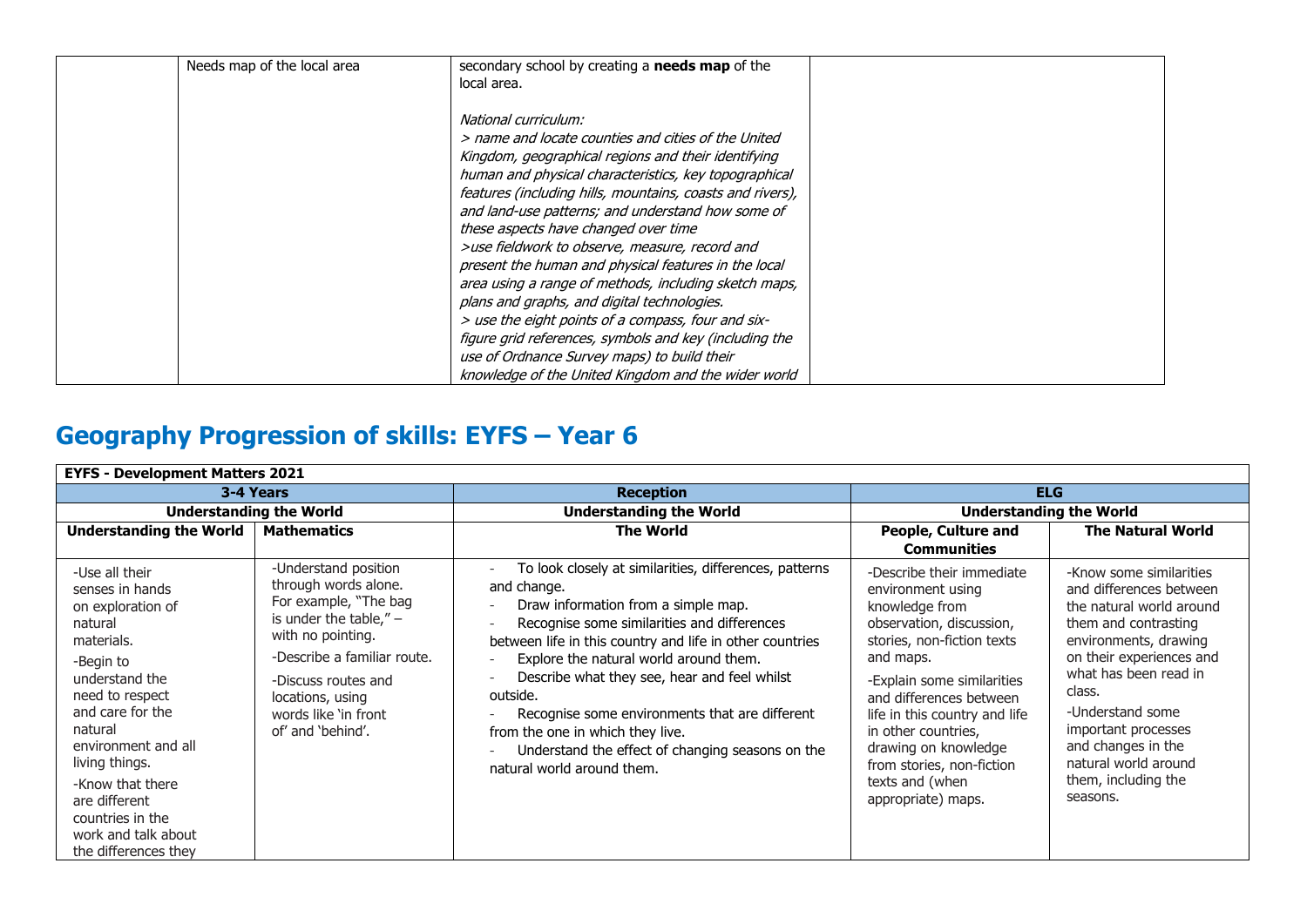| have experienced<br>or seen in photos. |  |  |
|----------------------------------------|--|--|
|                                        |  |  |

|                           | Year 1                                                                                                                                                                                                                       | Year <sub>2</sub>                                                                                                                                                                                                                                                                                                                                                                                                                                                                                                                                                       | Year <sub>3</sub>                                                                                                                                                                                                                                                                                                                             | Year 4                                                                                                                                                                                                                                                                                                                                                                                                                                                                                                                 | Year <sub>5</sub>                                                                                                                                                                                                                                                                                                                                                                                                                                                                                                                                                                                                                                                                                                                                                                                                                                    | Year 6                                                                                                                                                                                                                                                                                                                                                                                                                                                                                                                                                                                                                                                                                                                                                                     |
|---------------------------|------------------------------------------------------------------------------------------------------------------------------------------------------------------------------------------------------------------------------|-------------------------------------------------------------------------------------------------------------------------------------------------------------------------------------------------------------------------------------------------------------------------------------------------------------------------------------------------------------------------------------------------------------------------------------------------------------------------------------------------------------------------------------------------------------------------|-----------------------------------------------------------------------------------------------------------------------------------------------------------------------------------------------------------------------------------------------------------------------------------------------------------------------------------------------|------------------------------------------------------------------------------------------------------------------------------------------------------------------------------------------------------------------------------------------------------------------------------------------------------------------------------------------------------------------------------------------------------------------------------------------------------------------------------------------------------------------------|------------------------------------------------------------------------------------------------------------------------------------------------------------------------------------------------------------------------------------------------------------------------------------------------------------------------------------------------------------------------------------------------------------------------------------------------------------------------------------------------------------------------------------------------------------------------------------------------------------------------------------------------------------------------------------------------------------------------------------------------------------------------------------------------------------------------------------------------------|----------------------------------------------------------------------------------------------------------------------------------------------------------------------------------------------------------------------------------------------------------------------------------------------------------------------------------------------------------------------------------------------------------------------------------------------------------------------------------------------------------------------------------------------------------------------------------------------------------------------------------------------------------------------------------------------------------------------------------------------------------------------------|
| Geographical<br>knowledge | - Talk about the local<br>area and name key<br>landmarks<br>- Name and locate the 4<br>countries of the UK and<br>its surrounding seas on<br>a map<br>- Talk about the local<br>area and its physical<br>and human geography | -Locate the equator in<br>relation to the North and<br>South Pole<br>- Recognise,<br>name and locate 7<br>continents and 5 oceans<br>on a globe or in an atlas<br>- se basic geographical<br>vocabulary to refer to:<br>key physical features,<br>including: beach, cliff,<br>coast, forest, hill,<br>mountain, sea, ocean,<br>river, soil, valley,<br>vegetation, season and<br>weather<br>> Use basic<br>geographical vocabulary<br>to refer to: key human<br>features, including: city,<br>town, village, factory,<br>farm, house, office,<br>port, harbour and shop | - Describe where the UK<br>is located, and name<br>and locate its four<br>countries and some<br>counties; locate where I<br>live in the UK<br>- Relate continent,<br>country, city/to where I<br>live<br>- Use a globe and map<br>to identify the position<br>of the Poles, the<br>Equator, Northern<br>Hemisphere and<br>Southern Hemisphere | - I can describe where<br>the UK is located, and<br>name and locate a<br>range of cities and<br>counties; locate where I<br>live in the UK using<br>locational terminology<br>(north, south, east,<br>west)<br>- Locate most counties<br>in Europe and North and<br>South America using an<br>atlas<br>- Locate the world's<br>countries, using maps to<br>focus on South America,<br>concentrating on their<br>environmental regions,<br>key physical and human<br>characteristics,<br>countries, and major<br>cities | - Locate and describe<br>some physical<br>environments in the UK,<br>e.g. Coastal<br>environments, the UK's<br>significant rivers and<br>mountains<br>- I can locate cities,<br>countries and regions of<br>Europe and North and<br>South America on<br>physical and political<br>maps<br>- Identify some of the<br>major states in the USA<br>using a map<br>- Explain and illustrate,<br>with examples the<br>difference between a<br>continent, country,<br>state, city<br>- Describe physical and<br>human characteristics<br>and environmental<br>regions of Europe and<br>North America<br>-Locate the Equator, the<br>Tropics of Cancer and<br>Capricorn, latitude and<br>longitude and relate this<br>to their time zone,<br>climate, seasons and<br>vegetation<br>-Identify the position<br>and significance of<br>latitude, longitude, the | - Describe a range of<br>contrasting physical<br>environments in the UK<br>e.g. coastal, river, hill and<br>mountain environments,<br>and how they change<br>- Locate the UK's regions<br>and major cities I can<br>locate the UK's major<br>urban areas; locate some<br>physical environments in<br>the UK<br>- Locate with accuracy,<br>the UK's major urban<br>areas, knowing their<br>distance characteristics<br>and how they have<br>changed over time<br>- Locate places and<br>regions of Europe and<br>North and South America,<br>and can identify the<br>distinct characteristics of<br>some regions<br>- Describe, compare and<br>contrast key physical and<br>human characteristics,<br>and environmental<br>regions of Europe and<br>North and South America |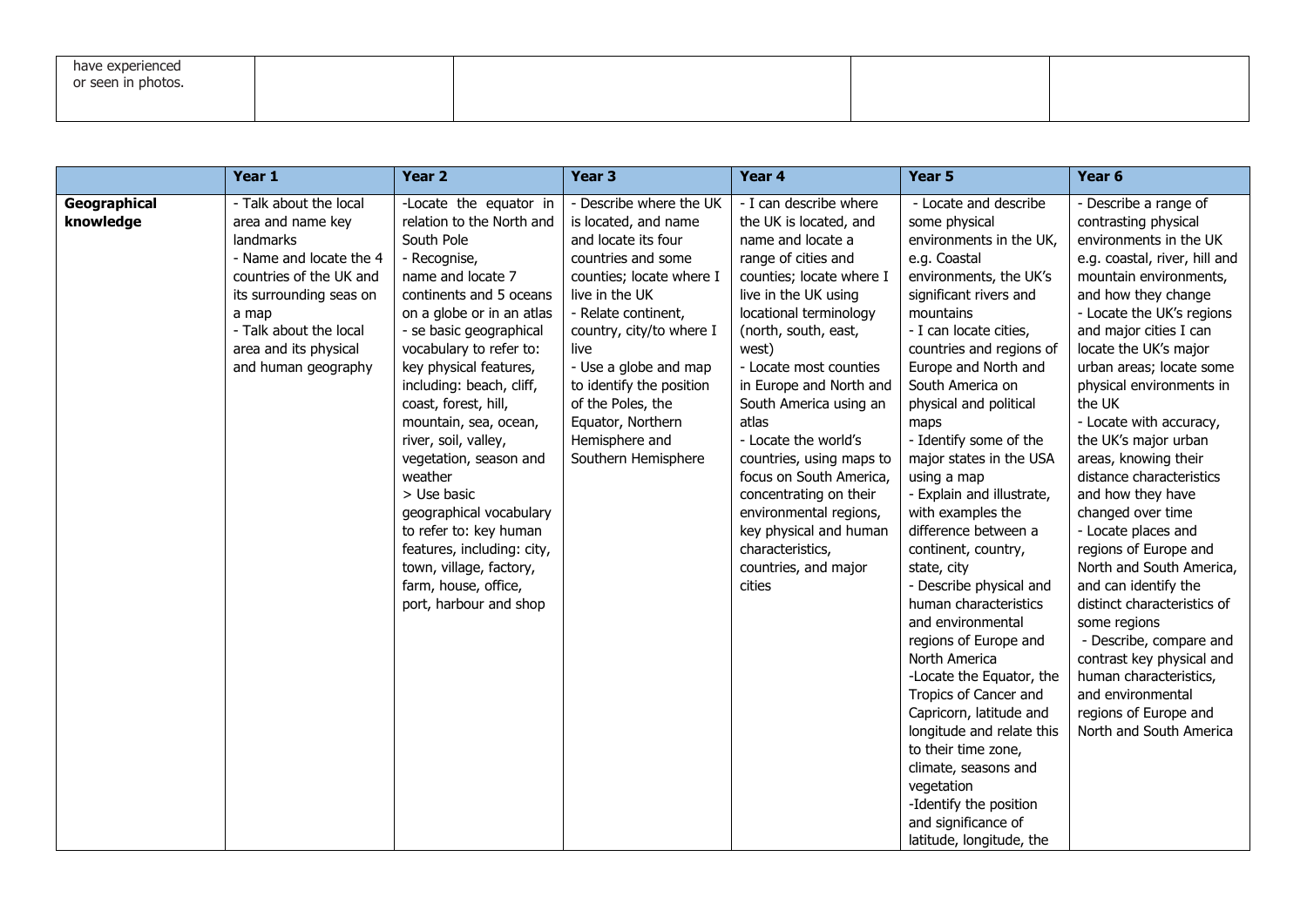| Geographical<br>understanding             | - Talk about day to day<br>weather and some<br>features of the seasons<br>in my locality<br>- Understand seasonal<br>and daily weather<br>patterns in the UK<br>- Understand that<br>weather may be<br>different in different<br>parts of the UK and the<br>world<br>- Talk about a natural<br>environment, naming its<br>features using key<br>vocabulary<br>- Make observations<br>about and describe the<br>local area and the<br>nearest green space | - Describe which<br>continents have hot and<br>cold areas and relate<br>these to the poles and<br>the equator<br>- Make<br>observations about and<br>describe a local and<br>distant place and its<br>physical and human<br>geography and make<br>connections<br>between them<br>- Describe similarities<br>and differences of the<br>physical and human<br>geography of a distant<br>place and their locality | - Describe a mountain<br>environment in the UK,<br>using appropriate<br>geographical vocabulary<br>-Recognise that there<br>are physical and human<br>differences within<br>countries and continents<br>- Describe how some<br>physical processes can<br>cause hazards to people<br>- Recognise that there<br>are advantages and<br>disadvantages of living<br>in certain environments<br>-Describe and name the<br>key landscape features<br>of mountain<br>environments<br>-Indicate tropical,<br>temperate and polar<br>climate zones on a<br>globe or map and<br>describe the | -Describe and name the<br>key landscape features<br>of river environments<br>-Explain the water cycle<br>in appropriate<br>geographical language<br>- Describe some<br>processes associated<br>with rivers<br>- Give reasons why<br>physical processes can<br>cause hazards to people<br>- Understand that<br>animals and plants are<br>adapted to the climate<br>they live in (making<br>specific links to the<br>Rainforest) | Prime/Greenwich<br>Meridian and time zones<br>(including day and<br>night)<br>- Understand that<br>climate and vegetation<br>are connected in an<br>example of a biome,<br>e.g. the tropical<br>rainforest<br>- Understand that<br>animals and plants are<br>adapted to the climate<br>they live in (as shown<br>by different biomes)<br>- Know and understand<br>what life is like in cities<br>and in villages<br>- Use globes and atlases<br>to locate places studied<br>in relation to the<br>Equator, Tropics of<br>Cancer and Capricorn,<br>and their latitude and<br>longitude. | - Use maps at different<br>scales<br>-Make a sketch map with<br>symbols<br>- Use digital maps to<br>identify human and<br>physical features.<br>- Know the journey of<br>how one product gets into<br>my home in detail<br>- Understand that our<br>food is grown in many<br>different countries<br>because of their climate<br>- Understand how a<br>region has changed and<br>how it is different from<br>another region of the UK<br>-Present information<br>gathered in fieldwork<br>using simple graphs<br>-Plan and carry out a<br>fieldwork investigation in<br>an urban are and/or a |
|-------------------------------------------|----------------------------------------------------------------------------------------------------------------------------------------------------------------------------------------------------------------------------------------------------------------------------------------------------------------------------------------------------------------------------------------------------------------------------------------------------------|----------------------------------------------------------------------------------------------------------------------------------------------------------------------------------------------------------------------------------------------------------------------------------------------------------------------------------------------------------------------------------------------------------------|-----------------------------------------------------------------------------------------------------------------------------------------------------------------------------------------------------------------------------------------------------------------------------------------------------------------------------------------------------------------------------------------------------------------------------------------------------------------------------------------------------------------------------------------------------------------------------------|--------------------------------------------------------------------------------------------------------------------------------------------------------------------------------------------------------------------------------------------------------------------------------------------------------------------------------------------------------------------------------------------------------------------------------|----------------------------------------------------------------------------------------------------------------------------------------------------------------------------------------------------------------------------------------------------------------------------------------------------------------------------------------------------------------------------------------------------------------------------------------------------------------------------------------------------------------------------------------------------------------------------------------|----------------------------------------------------------------------------------------------------------------------------------------------------------------------------------------------------------------------------------------------------------------------------------------------------------------------------------------------------------------------------------------------------------------------------------------------------------------------------------------------------------------------------------------------------------------------------------------------|
|                                           |                                                                                                                                                                                                                                                                                                                                                                                                                                                          |                                                                                                                                                                                                                                                                                                                                                                                                                | characteristics of these<br>zones using appropriate<br>vocabulary<br>- Understand the<br>relationships between<br>climate and vegetation.                                                                                                                                                                                                                                                                                                                                                                                                                                         |                                                                                                                                                                                                                                                                                                                                                                                                                                |                                                                                                                                                                                                                                                                                                                                                                                                                                                                                                                                                                                        | rural area using<br>appropriate techniques<br>(Barnet High Street<br>compared to farmland<br>around Hadley Wood)                                                                                                                                                                                                                                                                                                                                                                                                                                                                             |
| <b>Geographical skills</b><br>and enquiry | - Locate places on a<br>map of the local area<br>using locational and<br>directional vocabulary<br>- Draw a simple map<br>-Draw a map with key<br>features including<br>landmarks                                                                                                                                                                                                                                                                        | - Use a world map, atlas<br>or globe to locate the<br>continents and oceans<br>relative to the equator<br>and poles<br>- Describe a journey on<br>a map of an area<br>locating features and<br><b>landmarks</b>                                                                                                                                                                                                | - Use a map to identify<br>countries in Europe<br>and/or North and South<br>America<br>- Use an atlas to<br>describe where the UK<br>is located, name and<br>locate its four countries<br>and capitals                                                                                                                                                                                                                                                                                                                                                                            | - Recognise patterns on<br>map and begin to<br>explain what they show<br>-Use physical and<br>political maps, atlases,<br>and computer mapping<br>to describe some key<br>physical and human<br>characteristics of Europe<br>and South America                                                                                                                                                                                 | - Use physical and<br>political maps, atlases,<br>and computer mapping<br>to describe some key<br>physical and human<br>characteristics of Europe<br>or North and South<br>America<br>-Use atlases to identify<br>the distinct                                                                                                                                                                                                                                                                                                                                                         | -Use digital maps to<br>research factual<br>information about<br>features<br>-Present information<br>gathered in fieldwork<br>using a range of graphs<br>and other data<br>presentation techniques                                                                                                                                                                                                                                                                                                                                                                                           |